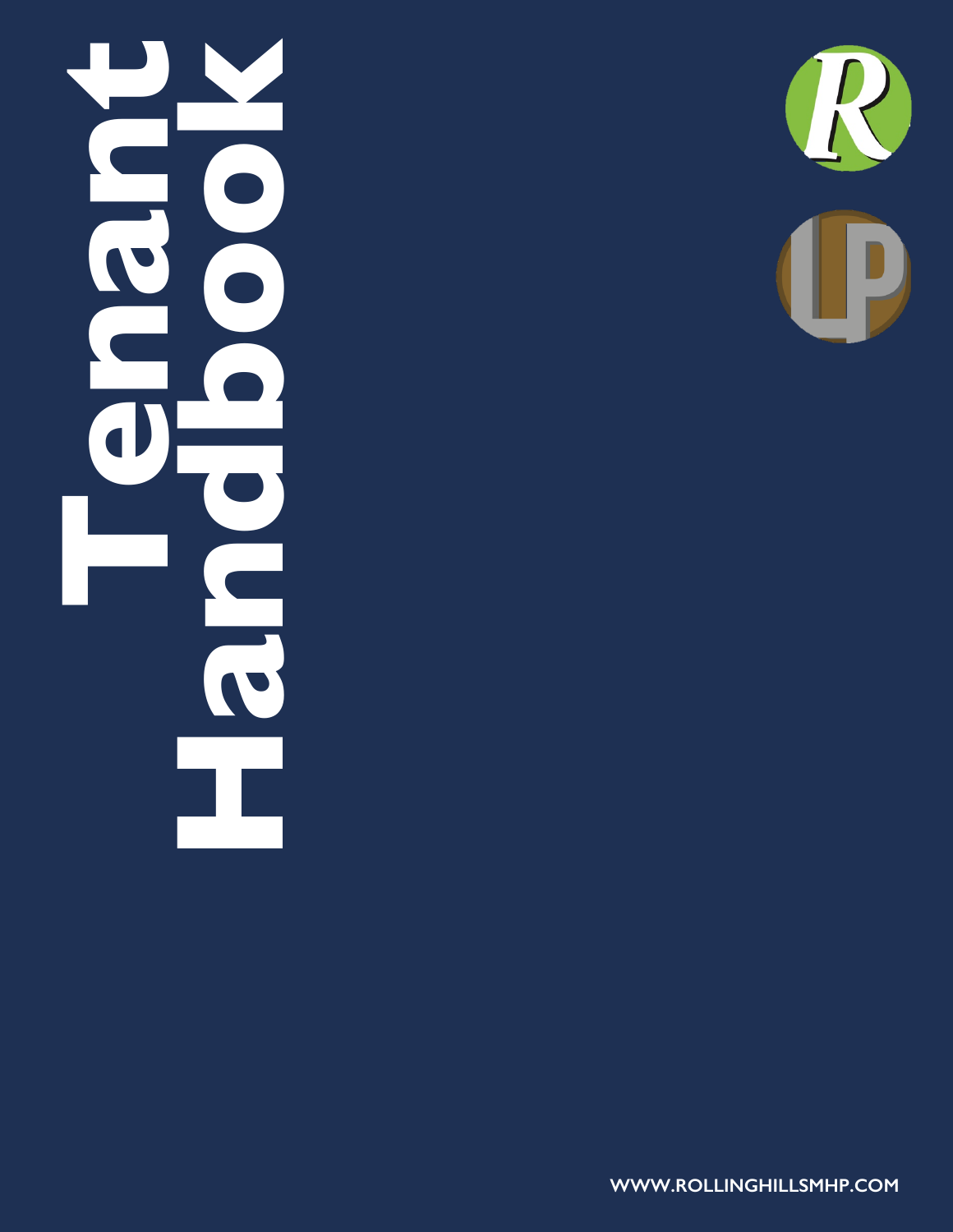# **Contact Information**

# **Iowa**

31100 653rd Ave Lot 119 Maxwell, IA 50161

Phone Number: 515-337-0726 (CALLS ONLY)

Text Number: 515-400-3424 (TEXT ONLY)

*Extension 1:* **Edwin Leanos** 

*Extension 2:* Michelle Gallentine

*Extension 3:* Office

*Extension 9:* Emergency Line

Email: eleanos@rollinghillsmhp.com www.rollinghillsmhp.com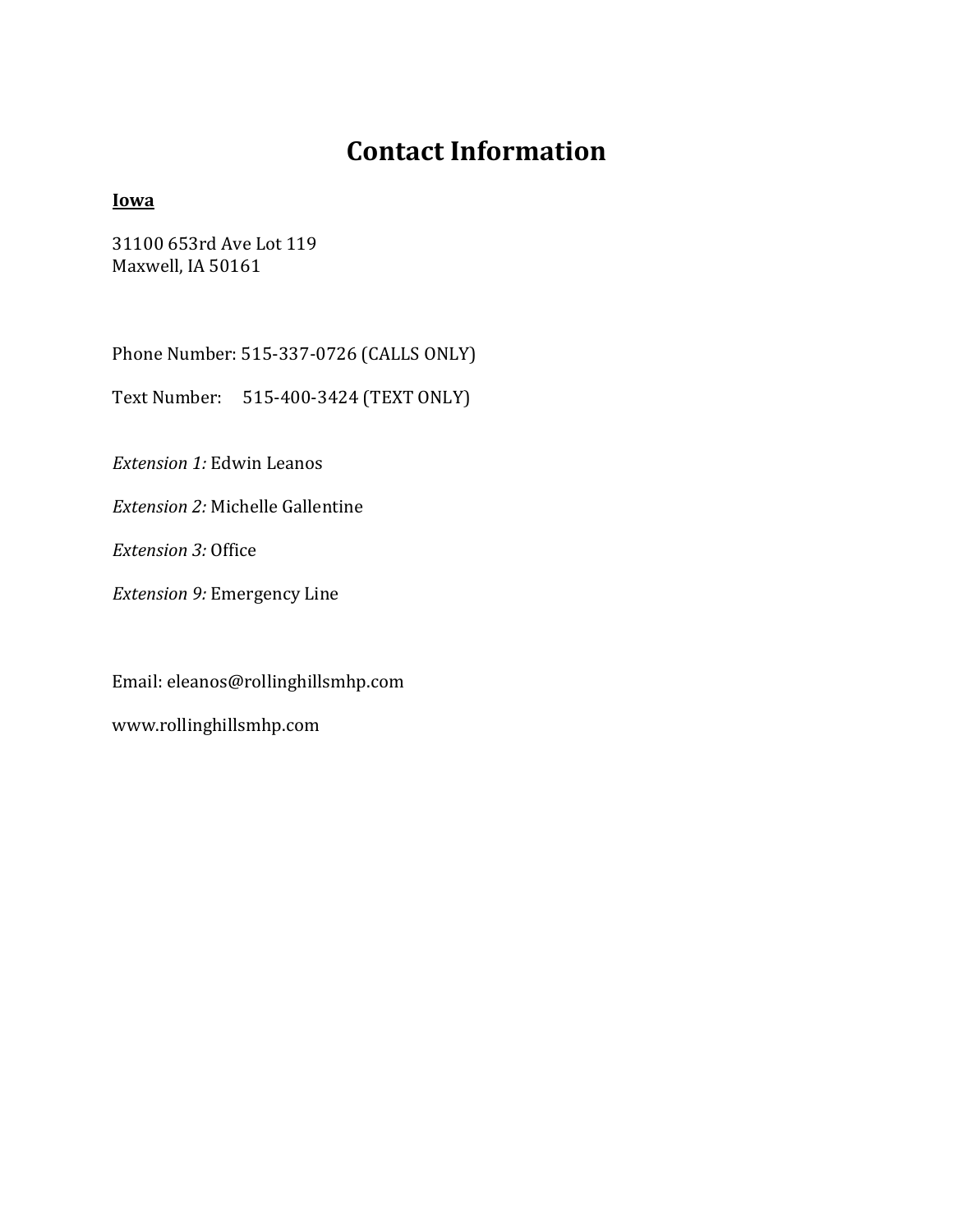#### **Welcome Home**

We would like to welcome you as a new or renewing tenant and thank you for choosing our property as your new home.

Communication is the key to success in any relationship. To assure you fully understand both the management's and your responsibilities, we have developed this manual.

This manual has been put together to answer all questions regarding your home and to eliminate any potential misunderstandings.

Management reserves the right to make reasonable changes to these rules at any time by providing tenants written notice.

Should you have any questions or concerns at any time during your residency, please do no hesitate to contact the management team.

We anticipate an exciting year. Welcome home.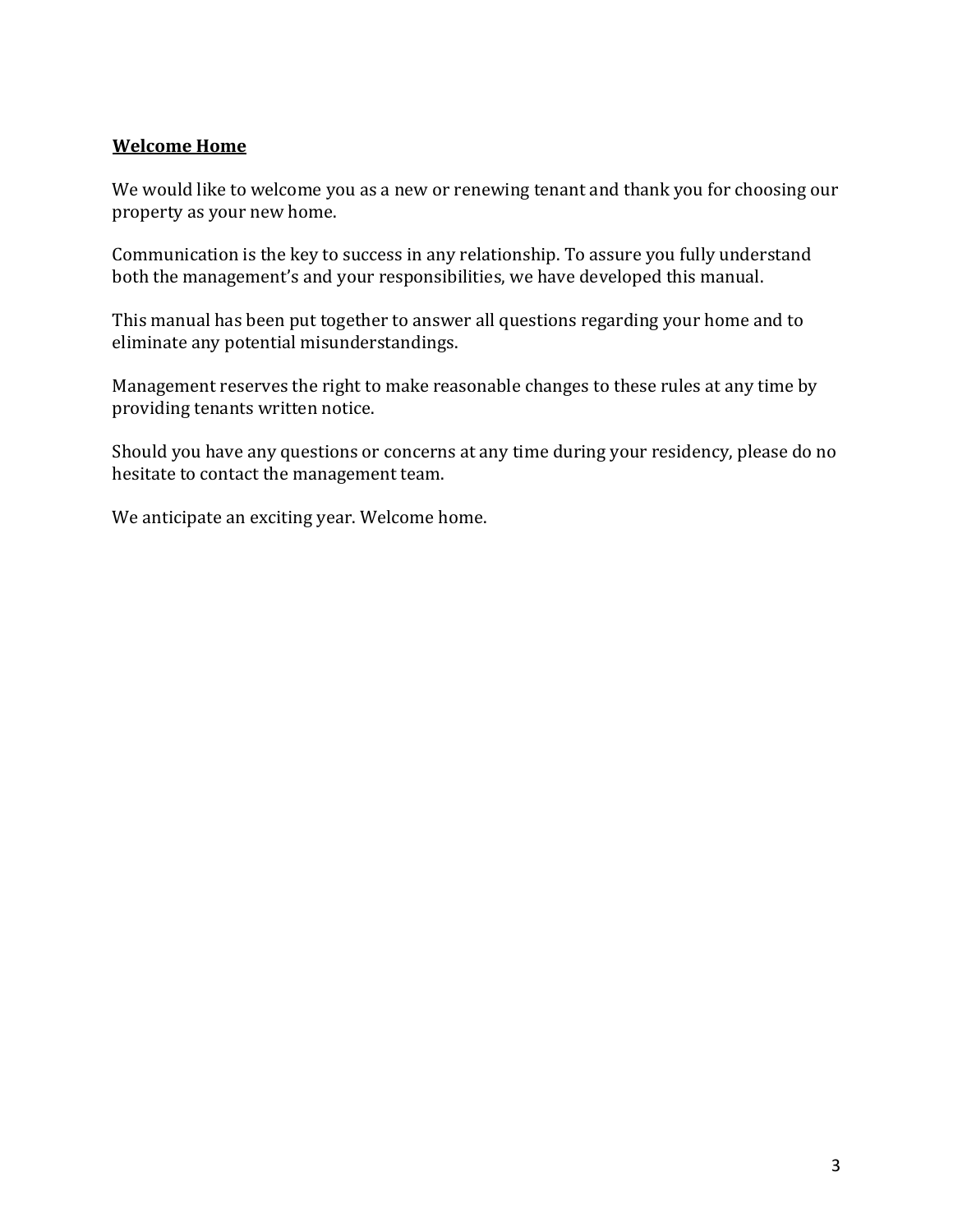# Table of Contents

| $\circ$ |
|---------|
| $\circ$ |
| $\circ$ |
|         |
|         |
|         |
|         |
|         |
|         |
|         |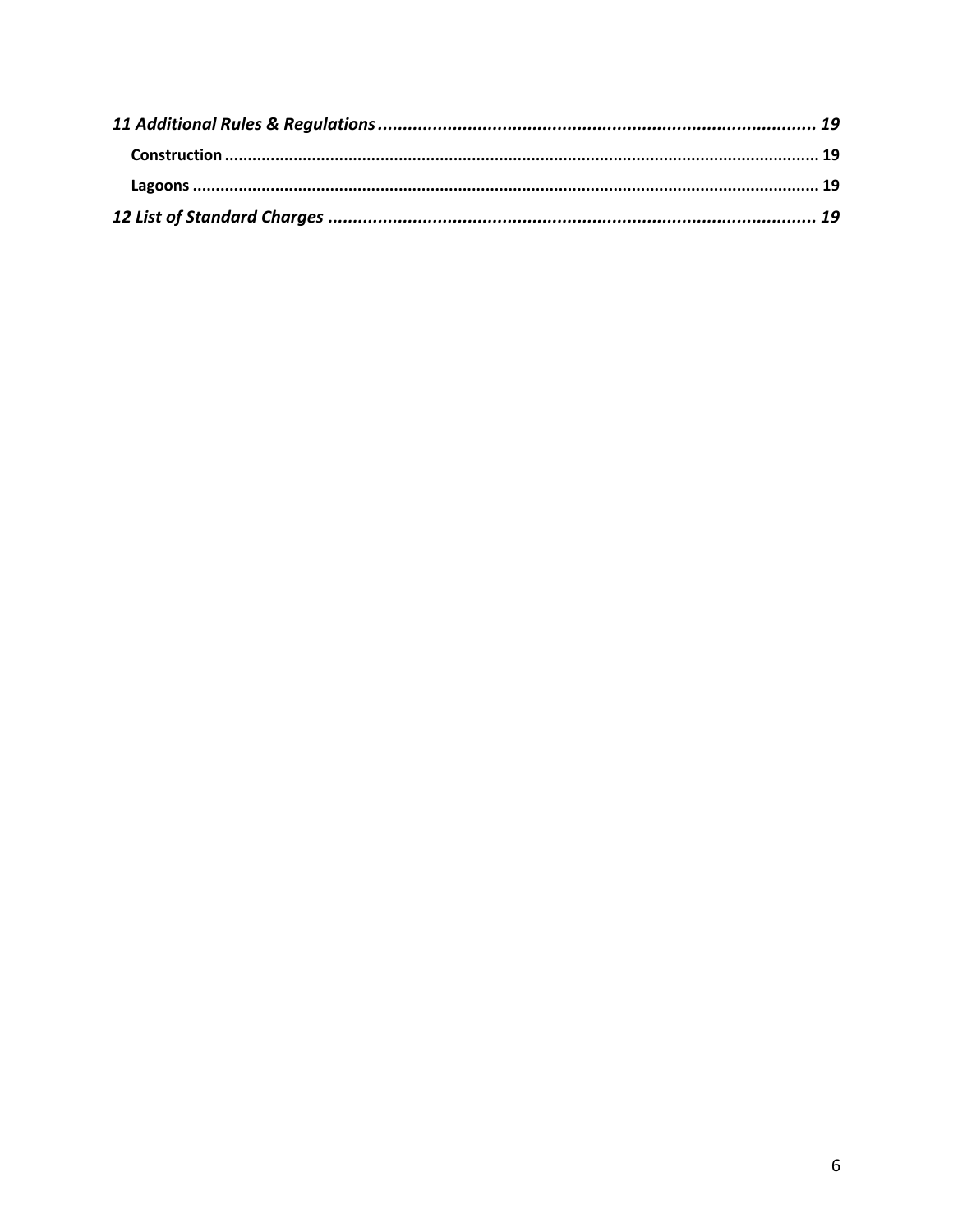#### **1 Payment**

*Rent* 

All rent is due the first day of each month. Refer to your lease agreement for monthly installment amount.

#### **Online Payments Preferred. Credit card, debit card, or check (ACH) is accepted online.** Cash payments are only accepted in person.

*Credit/Debit Cards incur a 3.5% convenience fee. ACH is free of charge* 

Visit our website www.rollinghillsmhp.com/tenants and click on Tenants and sign into Tenant Web Access.

Payments may also be dropped off in the designated 24 hours drop box at the office. Please include your unit address on the check to ensure we apply your payment to the correct account. 

Payments received after the 5th of the month will incur a late fee as indicated in your lease.

Accounts delinquent more than one  $(1)$  month's rent may be required to set up automatic recurring payment via ACH or credit card for the duration of the lease agreement.

All returned payments (NSF or other reason) will incur a penalty as indicated in your lease. Should we receive two (2) returned payments from any one individual, we may require all future payment by credit card, cashier's check, or money order.

#### *Eviction*

If rent is not received by the 10th of the month, Management may begin the eviction process. Management will seek to collect all rent (past due and future), late charges, court costs, and reasonable attorney fees; in accordance with local laws.

#### *Payment Assistance*

Contact your local emergency assistance programs in your area. Many areas have government emergency assistance programs available when people have hardships. Contact the government's local housing agency and ask for help.

If you can pay part of the rent, but not all of it, contact Management before the rent is due. Failure to communicate in advance will reduce the likelihood Management can offer assistance.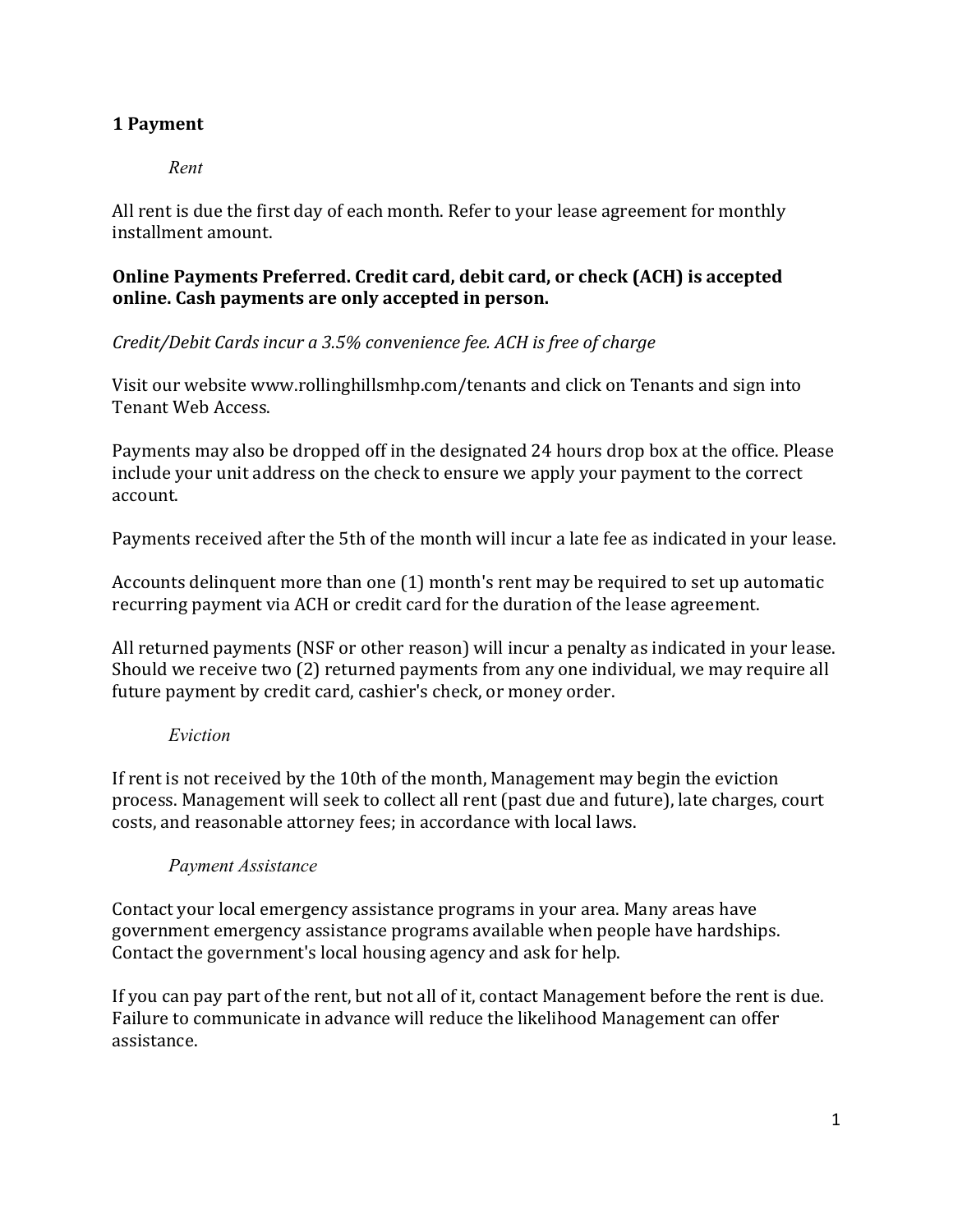#### **2 Renters Insurance**

#### **Important:** Your personal property and liability is not protected under the **Management Company or Owner's insurance policy.**

Many tenants are unaware that insurance policies held by the Management Company and/or Owners on the property do not protect them or their personal belongings or the liability of themselves or their guests.

Losses have and may occur due to fire, power outages, wind, water damage, theft and vandalism, etc. Many tenants have been held liable because of the actions of their guests or children. Failure to carry renter's insurance can result in liability being held against you.

To fully protect yourself, it is *highly recommended* you get a renter's insurance policy. If you are already carrying auto insurance, adding a renter's insurance policy with most insurance companies is easy and it isn't very expensive in most cases.

Before you contact an insurance company, it is a good idea to take an inventory of your personal belongings and establish an approximate value of each item. This way you can get insurance for the correct amount.

If you are having trouble finding a policy at a reasonable rate, contact us and we will refer you to several good insurance companies that can help you. You do not want to be without renter's insurance.

**Pet Authorized Units are REQUIRED to carry Renter's Insurance and must provide** proof of coverage within 30 days of move-in. Failure to provide proof of coverage will

### **3** Resident's Rules & Regulations

Unless otherwise indicated any violation to the following rules and regulations and/or items detailed in the lease agreement may result in fines imposed by Management at Management's discretion and/or eviction. See Section 11 for common fines and amounts.

*Amenities* 

Tenants will be held liable for their actions, or their guest's actions, and tenant will be responsible for damage caused to common areas.

*Smoking* 

All rental units are smoke free. Smoking indoors is prohibited. Smoking indoors leaves smells and stains on walls, ceiling, carpets, and window coverings that are difficult to remove. All tenants must smoke outside and dispose of cigarette butts properly.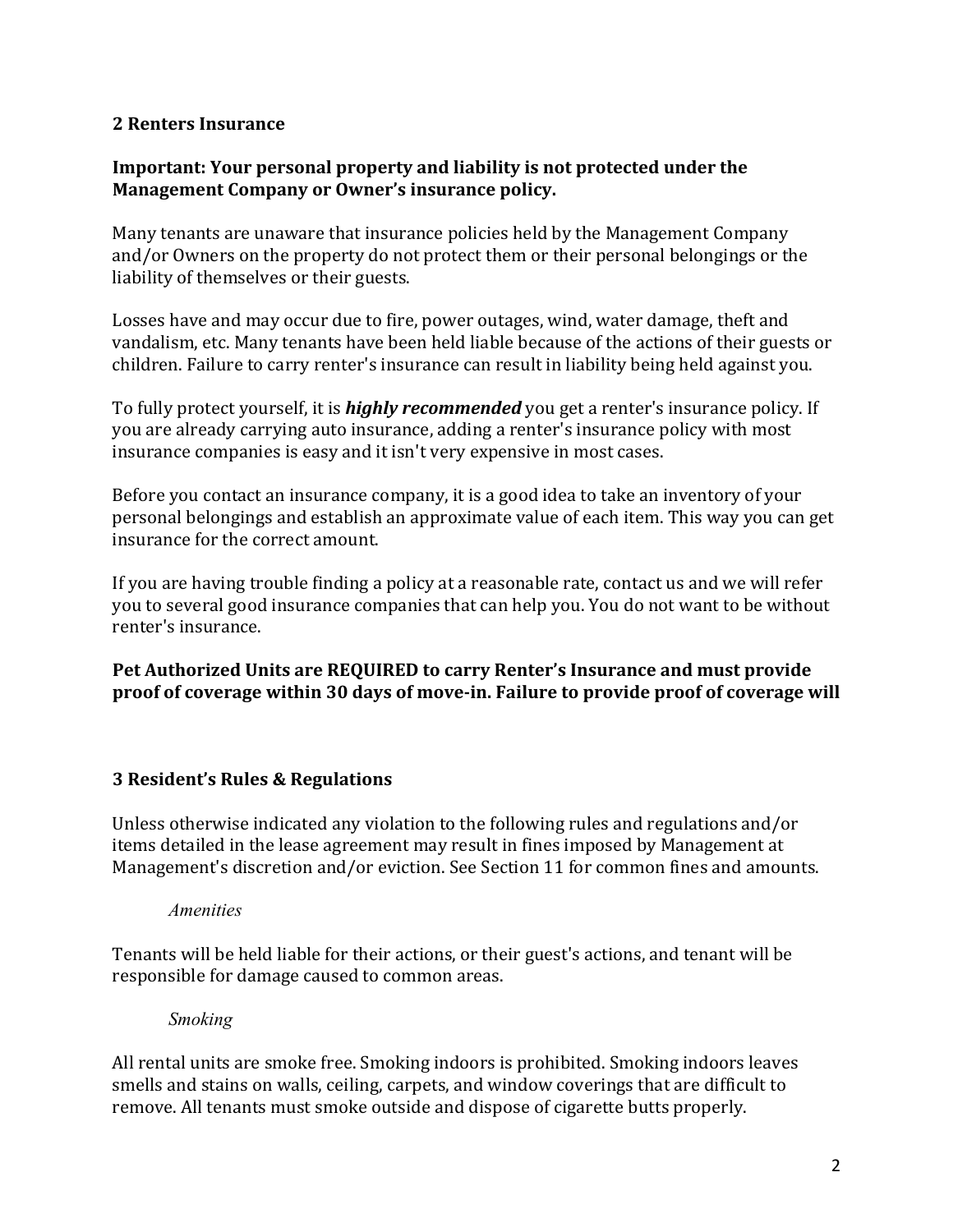#### *Parking*

All vehicles, including motorcycles, scooters, and mopeds, must be registered with Management. 

There is to be zero on-street parking. Any vehicle that is on the street will be towed at owners expense.

Tenants are required to place the parking pass in their vehicle in a visible location and it must be visible at all times, cars not showing a parking pass will be towed.

Tenants will be given two parking passes, for each additional parking pass it is a \$25 a month fee.

If designated motorcycle parking is identified, all motorcycles and scooters are only permitted in the area(s) identified. All motorcycles and scooters/mopeds must have a kickstand pad to avoid damages to paved parking lots. Any vehicle observed without a kickstand pad will be accessed a fine. Motorcycles, scooters, mopeds, and other vehicles are not permitted inside units, including porches, patios, and decks at any time.

#### Parking of trailers, large trucks, boats, campers, or inoperable vehicles is prohibited.

Tenants are required to move vehicles as requested by Management for snow removal and other reasons as deemed necessary for operation and maintenance of the property.

Vehicles found in violation of any parking guidelines may be towed by Management at the owner's expense without warning.

#### *Bicycles*

Bicycles must be stored in designated areas only. Bicycles are NOT permitted on porches, patios, balconies, light posts, street signs, trees, fences, within units, etc.

Tenant(s) are responsible for providing methods for securing the bicycle in the designated areas. Management will not be liable for any damage or theft.

Bicycles found in unauthorized locations or deemed abandoned will be confiscated by Management. Owners may claim their bicycle by providing a detailed description of the bicycle and paying the associated fine.

### *Exterior Decorations & General Appearance*

Any exterior decoration is prohibited in all units. Items specifically prohibited, but not limited to, are: corn stocks, and advertisements.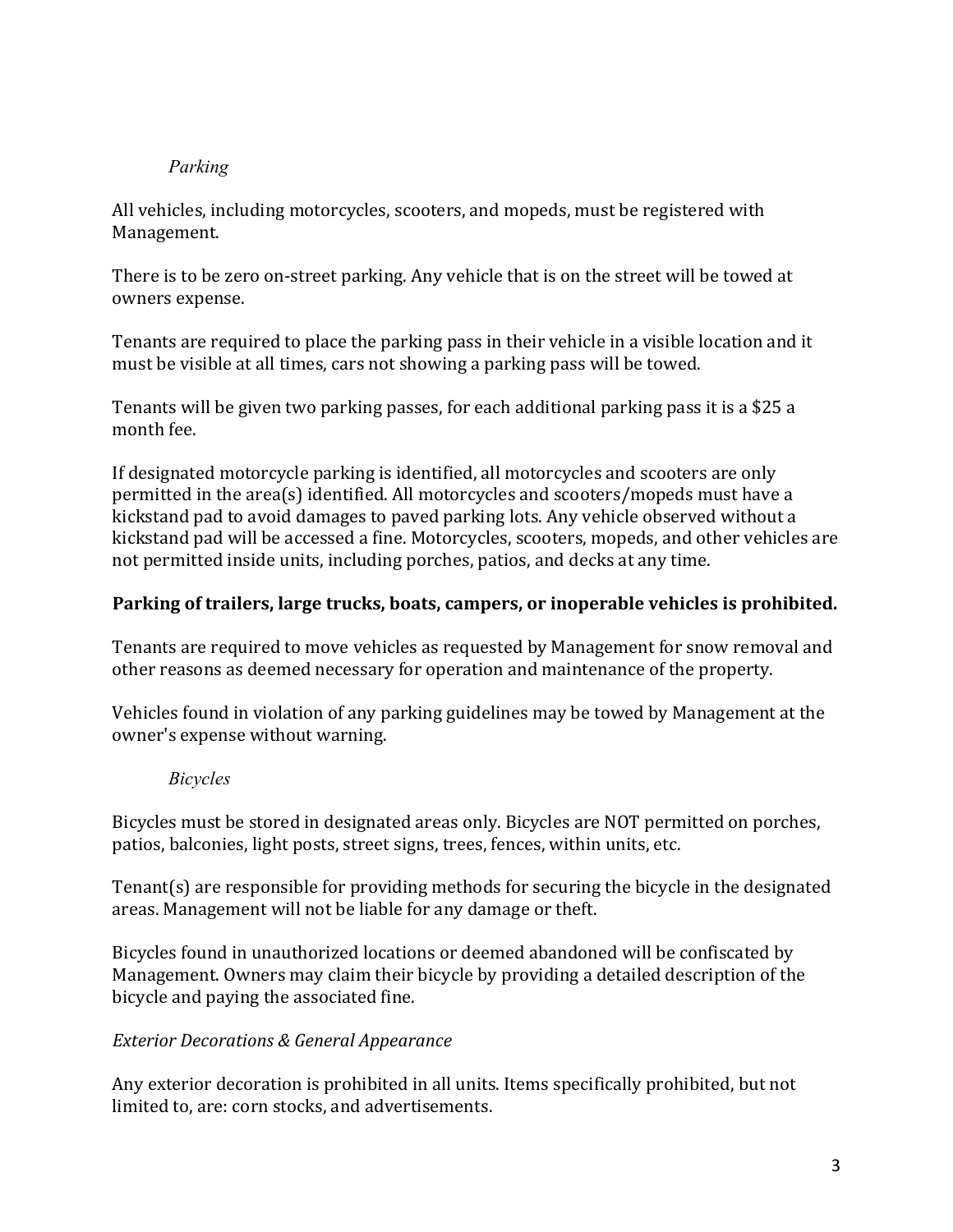Tenants are responsible for keeping the exterior of their unit and the area around their unit free of debris and garbage. Failure to maintain the area properly is considered a nuisance and a violation of the lease agreement.

No furniture, other than patio furniture specifically designed for outdoor use, is allowed outside. 

*Garbage – Curbside Pick Up* 

Each unit is provided with a container by Ankeny Sanitation. If your container becomes damaged, please notify Ankeny Sanitation immediately. It is tenant's responsibility to contact Ankeny sanitation to set up account and have container delivered.

Garbage must be promptly removed from units and placed in the exterior containers. All garbage must fit into the container. Tenants are responsible to set containers curbside for collection every week.

Tenants are responsible for proper disposal of any items not accepted in the weekly collection service. 

Tenants are responsible for learning and following local ordinances pertaining to containers, garbage and recycling collection services and collection days.

*Guests* 

Tenants are liable for the actions of their guests. Limit the number of guests to your home and immediately ask guests to leave the premises if they become unruly. Management reserves the right to limit the number of guests within a complex or unit at any time. Occasional overnight guests are permitted however; any guest remaining in the unit for more than 24 hours must be reported to Management. Guests staying longer than 24 hours may be considered an Unauthorized Occupant resulting in fines and possible eviction for violation of lease terms.

*Alterations to Unit* 

Tenants are not allowed to make any alterations to the unit. This includes alterations to the paint or wallpaper, structural changes, or flooring alterations.

Do not remove any fixtures or furnishings supplied by Management.

*Heat in Unit* 

Tenants are responsible for keeping the heat set to a level to prevent freezing of pipes. Keep heat at a minimum of 60 degrees. All tenants are responsible to keep all entrance doors to common areas, hallways, and stairways closed to prevent freezing of pipes. Tenant will be responsible for the cost of any repairs deemed results of tenant's actions.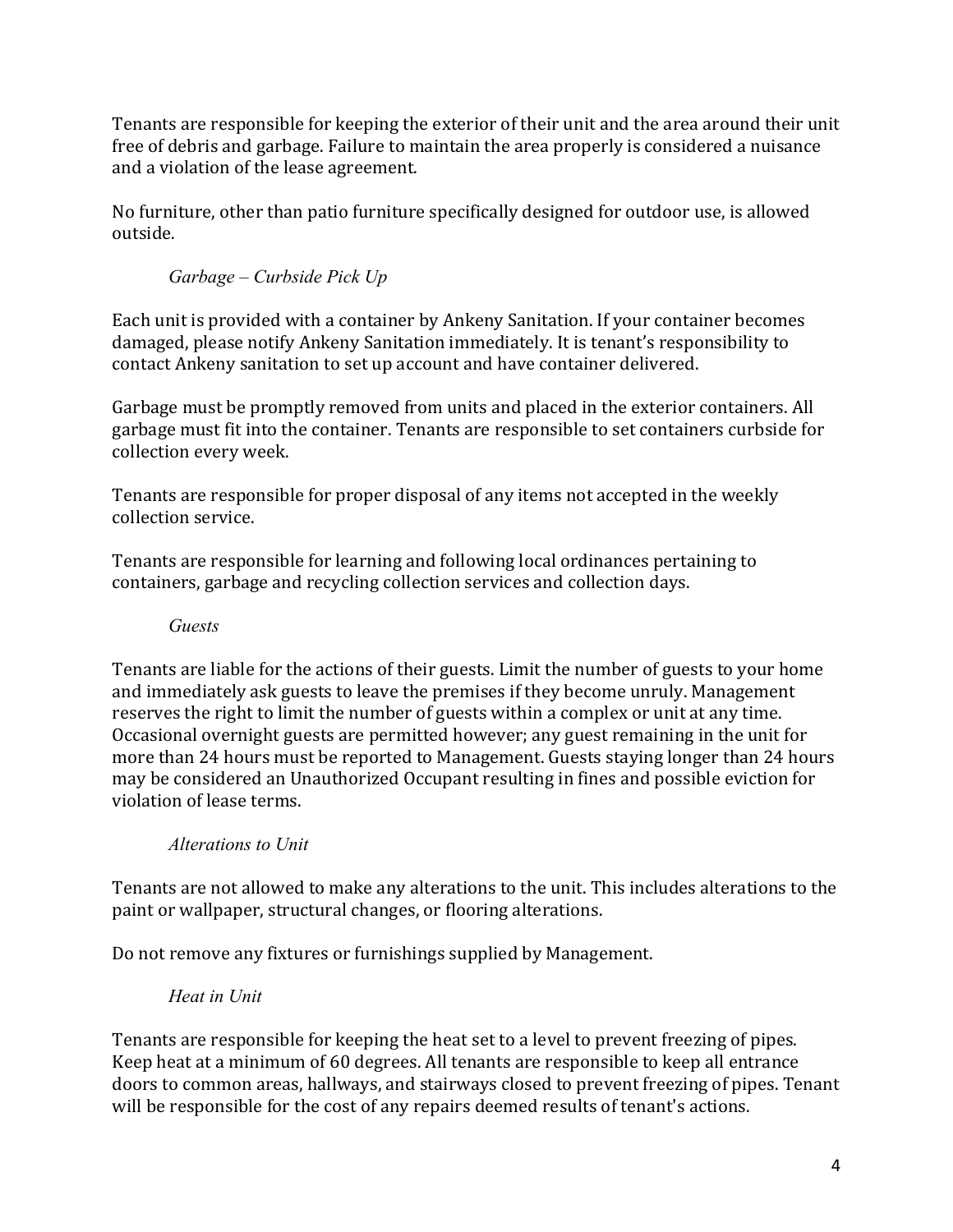#### *Storage- Utility Rooms/Basements*

Units that have direct access to their furnace room are prohibited from storing anything within 5 feet of your furnace. There needs to be enough space to access equipment on all sides to allow a service person to perform maintenance and repairs.

Piles of stuff can obstruct service and maintenance as well as interfere with the efficient operation of your equipment. Remember to keep all flammable/combustible products a further distance away.

If your furnace room doubles as the laundry room, store cleaning chemicals in tightly sealed containers. Cleaners, bleaches, and laundry detergents accelerate the rusting and failure of the heat exchanger in the furnace.

#### *Electrical Breaker*

Do not shut off your breakers at any time. Doing so will also shut off your heat (including gas furnaces and boilers) and any hard-wired smoke detectors. Damage due to frozen pipes or fire can amount to thousands of dollars and the Tenant will be responsible for the cost of any repairs deemed to be the results of tenant's actions.

### **4 Emergency Information**

#### An emergency is any situation that requires immediate action.

PERSONAL INJURY ACCIDENTS - Call Emergency Services - 911

#### **FIRE** - Call the Fire Department - 911

*After Hours Office Assistance* 

#### Call 515-337-0726 and press 9 to reach our emergency number

Office Hours Assistance Issues:

*Emergency Maintenance issue (i.e. frozen pipes, no heat, flooding).* 

- o *Gas*
	- **•** If you smell gas, immediately vacate the unit. Do not turn anything on or off, do not use your phone, do not open any windows or attempt to ventilate the unit. Call the Fire Department.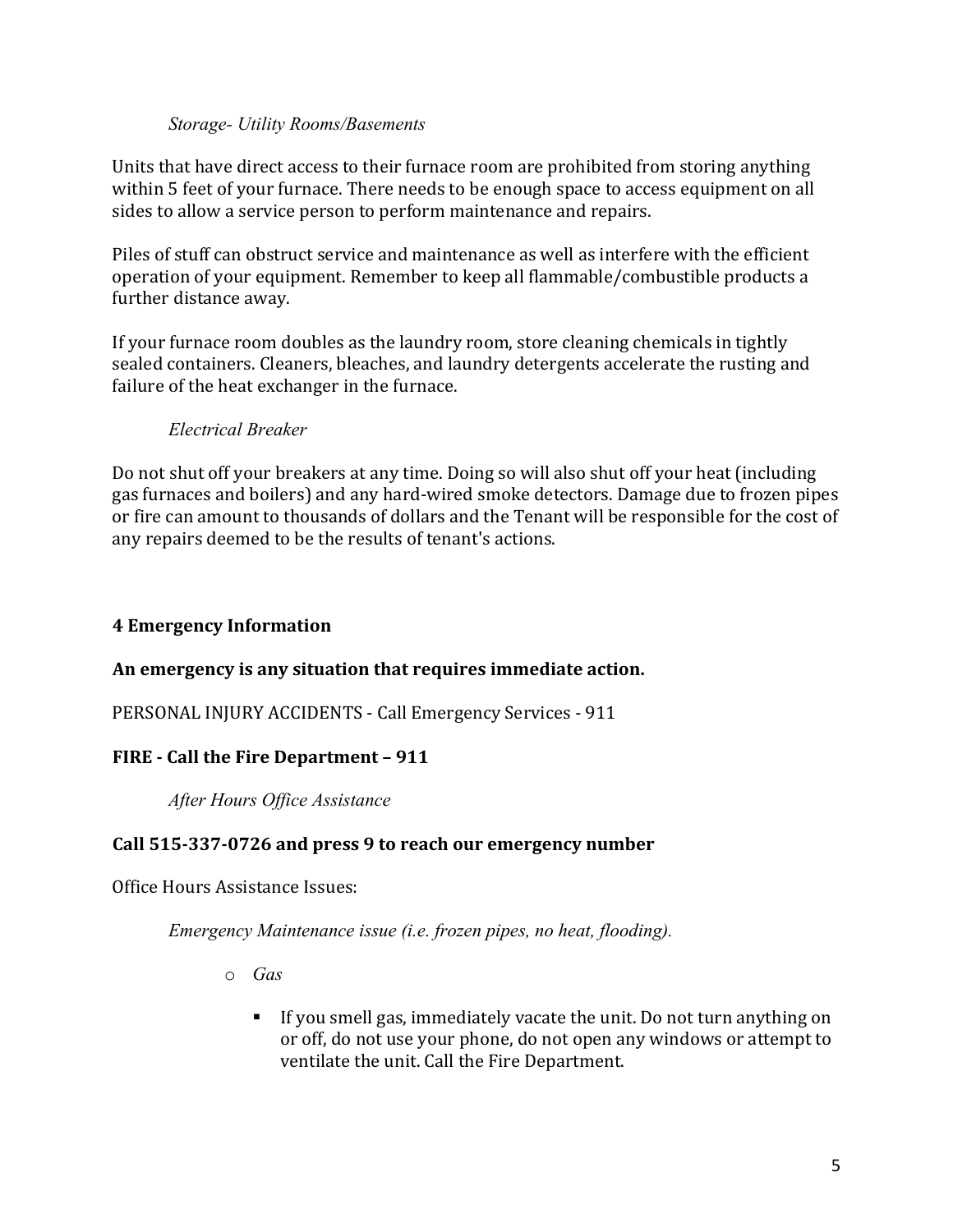- o *Water*
	- If a water pipe breaks or you are experiencing flowing water, shut off the main water valve immediately and begin the work to clean up the water spillage. Call the After-Hours line to report the issue to Management.
- o *Electricity*
	- **•** If your electricity goes out, check the circuit breaker/fuse box. Re-set any tripped breakers/replace burnt out fuses. Check the surrounding area to see if there is widespread outage. Call the After-Hours line ONLY IF the outage will cause immediate personal injury or property damage (i.e. frozen pipes, no heat, downed power line).
- Noise Disturbance
	- $\circ$  If possible, try to resolve the issue by directly speaking with the party causing the disturbance. If disturbance persists, call the After-Hours line.
- Lock Out Assistance
	- $\circ$  Tenant will be charged for lockout assistance occurring outside of normal business hours.

*Severe Weather* 

Tenants are responsible for educating themselves about seasonal threats from severe weather and preparing an emergency plan. Tenants may visit the National Weather Service website for safety information about various types of severe weather. http://www.weather.gov/safety/ 

If severe weather causes property damage after business hours, protect property to the best of your ability. Contact the property manager to report damages.

A storm shelter is located in the basement of the laundry mat to protect your life during severe weather.

### **5 Safety**

Landlord and Management does not provide, guarantee or warrant security. We do not represent that your apartment, house, townhome, mobile home, or rental community itself is safe from criminal or wrongful activities by other residents, their guests or third parties. Each resident must be responsible for his/her own personal security and that of their household, children guests and property. If you observe suspicious activity or potentially unsafe conditions, please notify Management. If illegal or immediately dangerous or unsafe conditions are observed, call 911.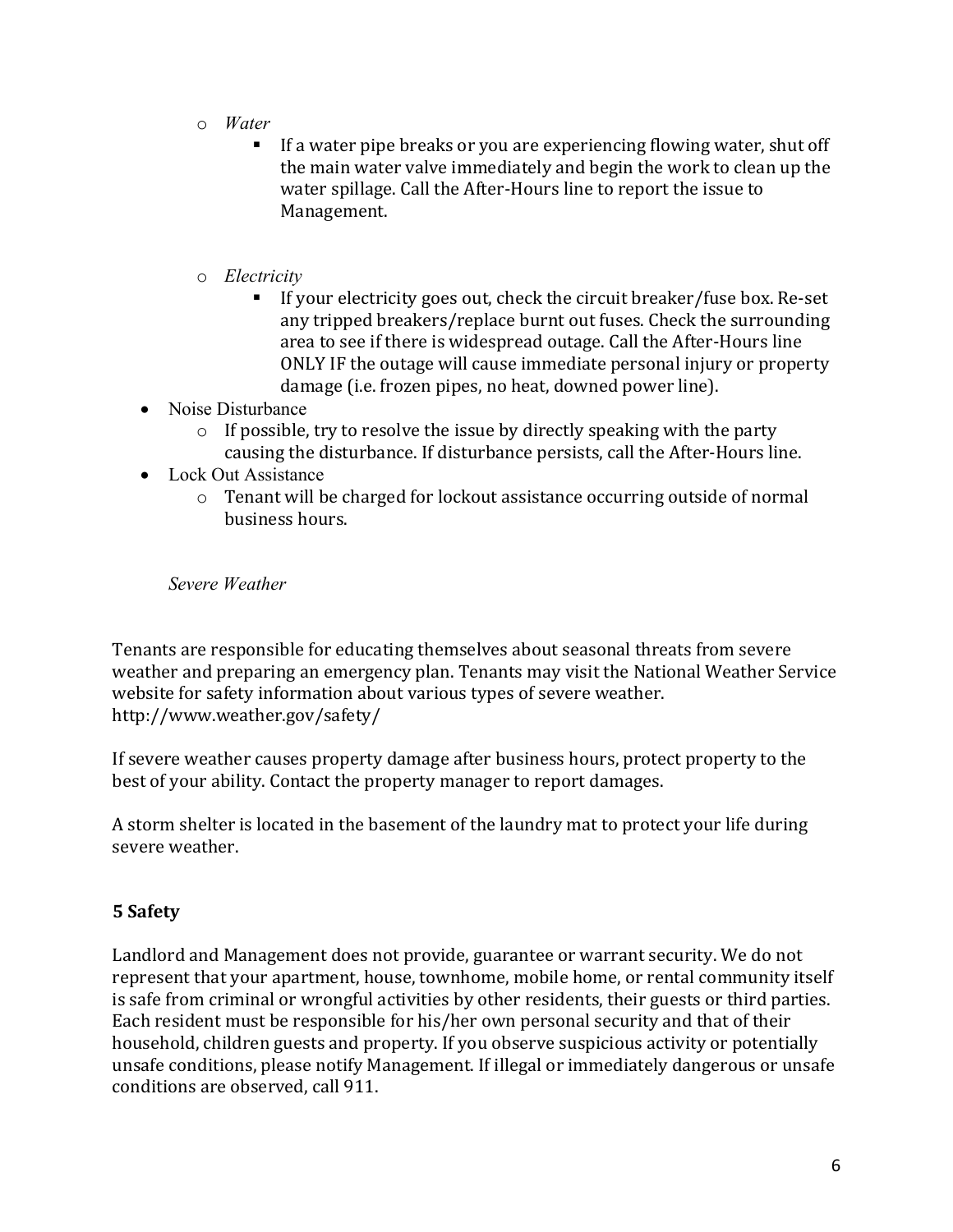Remember; please call the police and 911 first if trouble occurs, or if a potential crime is suspected. 

If you need to report non-life-threatening concerns, noise disturbances, suspicious activity or potentially unsafe conditions issue during business hours please call your respective complex manager.

If you need to report non-life-threatening concerns, noise disturbances, suspicious activity or potentially unsafe conditions issue after hours please call the office. Leave a detailed message including your name, contact number, unit number and the on-call staff will call you back or be out to assist shortly.

Doors to buildings may not be propped open or left open for any period of time and is prohibited as this allows access to the buildings by unauthorized persons, animals, rodents or pests and is a waste of utilities.

#### *Firearms*

Management prohibits all guns and firearms in all common areas and offices. All firearms within individual units must be registered with the Management office, have a valid user permit and be secured in a locked cabinet or case.

#### **6 Lease Violations**

Unless otherwise indicated any violation to the following rules and regulations and/or items detailed in the lease agreement may result in fines imposed by Management at Management's discretion and/ or eviction. See Section 11 for common fines and amounts.

#### *Disturbances*

Management reserves the right to enforce and/or take action against units responsible for disturbance calls and it is critical that you respect your neighbors' use and enjoyment of their property. Disturbances can be noise, party, animal, or exterior appearance related. Tenants are also responsible for the actions of their guests.

The following fines will be charged for violation of your lease agreement if (a) your unit has reoccurring, excessive disturbance calls; (b) a citation is issued by law enforcement for a disturbance; or  $(c)$  law enforcement officials visit the unit for any disturbance reports not resulting in a citation: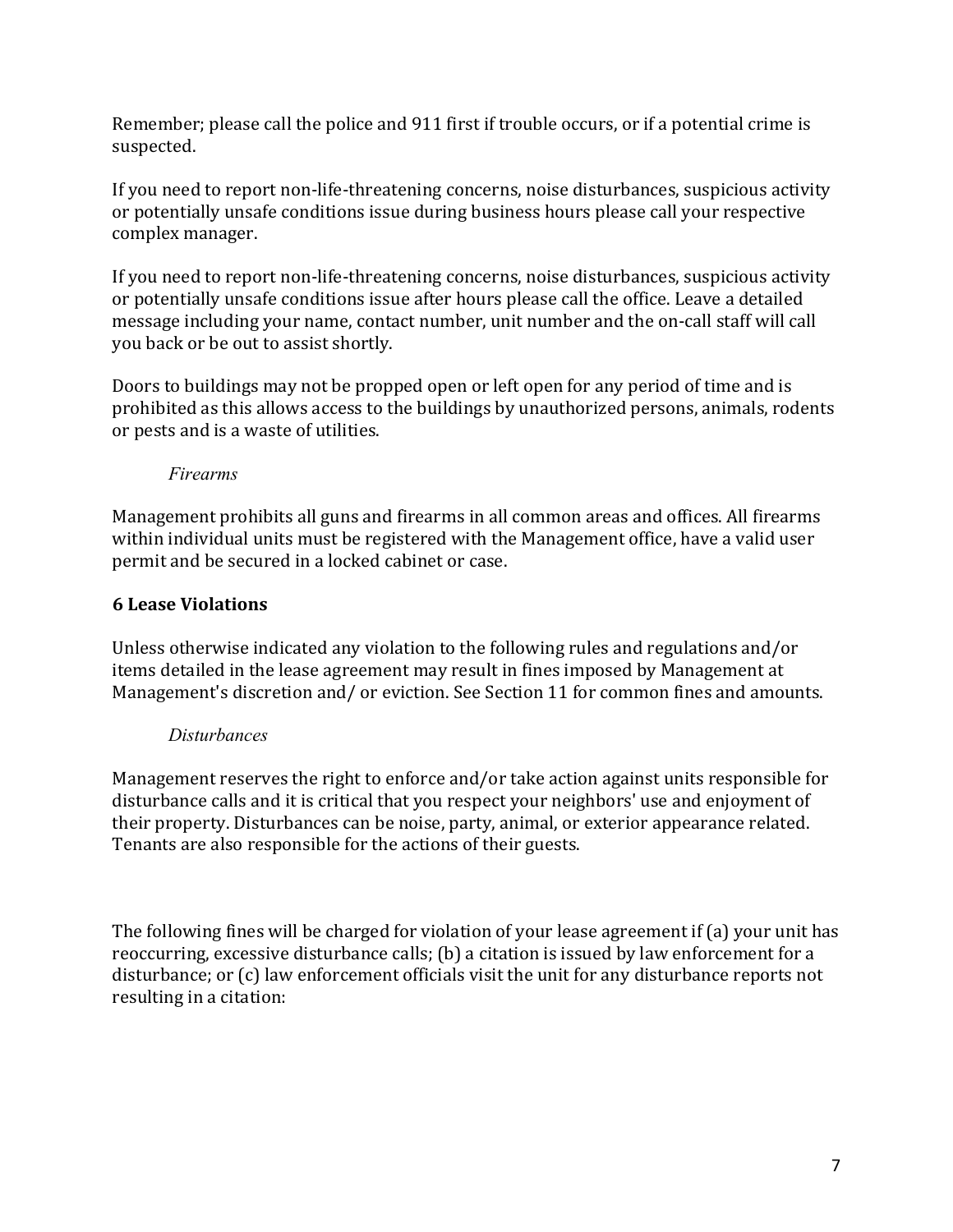**1st offense/strike:** one-half (1/2) month's rent plus possible eviction

**2nd offense/strike:** one (1) month's rent plus possible eviction

**3rd offense/strike:** Immediate eviction and responsible for the rent due for the remainder of the lease agreement and/or license suspension period, whichever is greater, as permitted in accordance with local laws.

#### If you are evicted; you will still be responsible for the rent due for the remainder of the lease agreement and for loss of income resulting from lease violations.

#### *Disorderly Unit*

At certain times during the term of you lease, Management will inspect your rental unit for upkeep and condition. 

If it is determined the unit is being kept in an unacceptable sanitary state and/or being abused beyond normal wear and tear, you will receive a notice for a disorderly unit. It will be your responsibility to clean, repair, and replace items as outlined in the notice, this may include pest removal costs.

If you do not have a vacuum cleaner, invest in one. Regular vacuuming or cleaning your flooring will greatly deter excessive wear and tear.

#### *Unauthorized Occupants*

Only parties named on the lease can occupy the unit. Guests deemed to be occupying a unit for more than 24 hours, without written consent from Management, will be deemed an unauthorized occupant. Units with unauthorized occupants may be charged a fine and face possible eviction for violation of the lease terms.

*Pets* 

All pets must have prior approval by management before being brought into Rolling Hills Mobile Home Park. All pets must be under 35lbs, current on vaccines and be altered. Persons with a disability or elderly requesting accommodation need to contact the office as we have policies set in place. All dogs are to be kept on a leash while outside and be outside for no more than 15 minutes at a time.

Waste products from pets must be picked up promptly and not left in the yard or on property. Remember that this property is a rental property.

No outside dogs are allowed. All animals need to be accompanied by their owner when outside at all hours all days.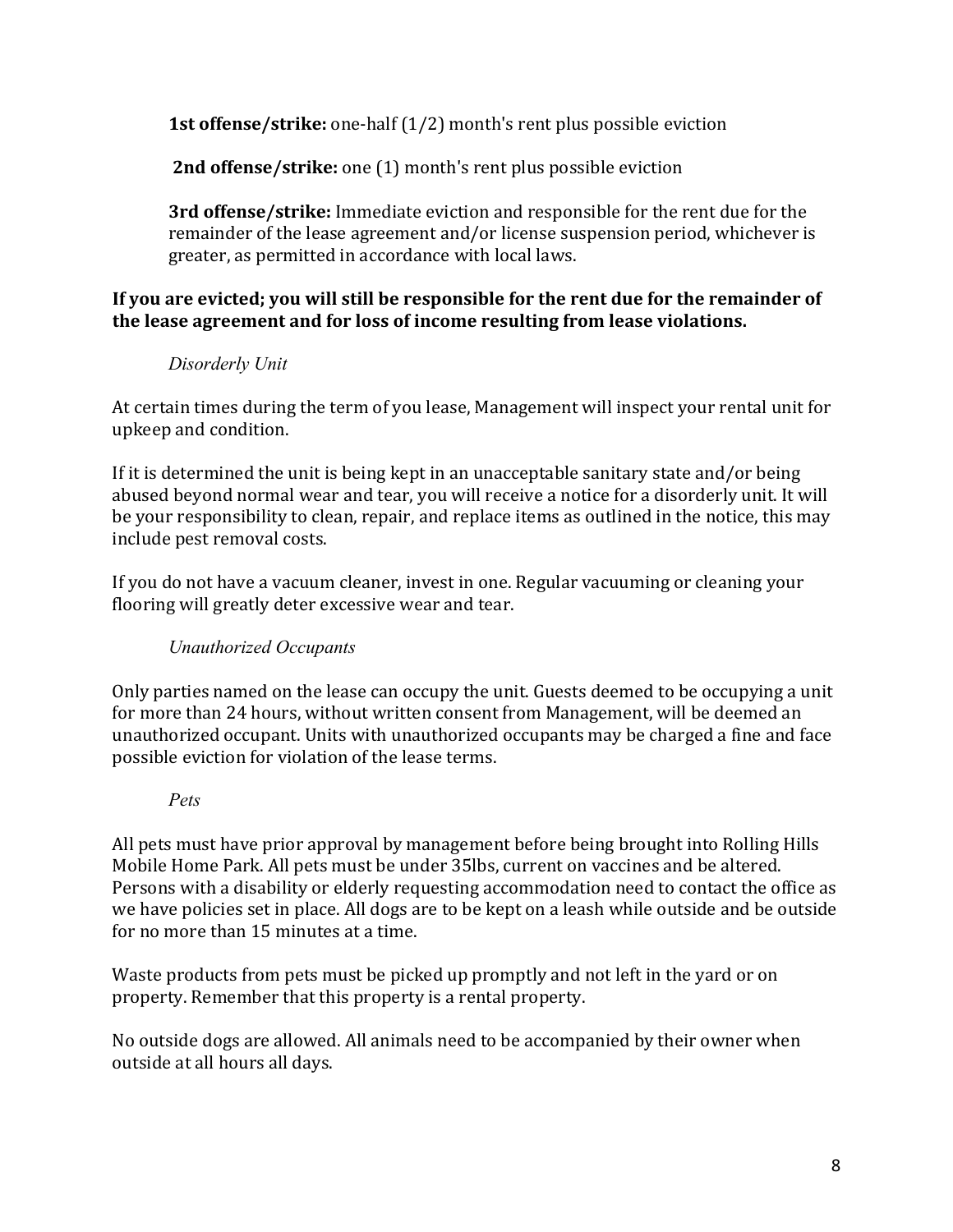All animals must have a collar. Animals that are not registered with the office or do not have a collar will be considered strays and will be picked up by animal control.

Tenants approved to have a pet must agree to pay an additional \$100 non-refundable pet fee and \$25 monthly pet rent.

# *Crime- Free, Drug-Free Housing*

Tenants, or any members of tenants household or a guest or other person under the tenant's control shall not (1) engage in any act in illegal activity, including drug-related illegal activity;  $(2)$  engage in any act intended to facilitate illegal activity;  $(3)$  permit the dwelling to be used for, or facilitate illegal activity; (4) manufacture, sell or distribute illegal drugs; and (5) engage in acts of violence or threats of violence on or near the premises.

If Tenant, a member of Tenant's household, or any other person under Tenant's control manufactures, delivers, possesses with intent to deliver, or possesses a controlled substance on the Premises, the Lease Agreement shall be subject to termination. If Tenant, a member of Tenant's household, or any other person under Tenant's control causes or has threatened to cause physical injury to an individual on the Premises or other Property owned by Landlord, the Lease Agreement shall be subject to termination as per Section 2S of the Lease Agreement.

Tenants are encouraged to visit their government websites for more information on local, state and federal laws and regulations.

# **7 Maintenance/Repairs**

Non-emergency requests (items not posing immediate damage to the property or tenants) must be submitted via Tenant Web Access.

Visit our website www.rollinghillsmhp.com and click on Tenants and sign into Tenant Web Access. 

### *Permission to enter*

When submitting a service request via Tenant Web Access you are required to specify whether our maintenance crew is able to enter your dwelling while you are not there. If you allow our maintenance crew to enter your dwelling when you are not there the repair will be completed as soon as possible. If you do not allow us to enter your dwelling it will be your responsibility to contact management personally by phone/text and specify an exact date and time for when they are able to come during our maintenance business hours. Monday-Thursday 9:00am-3pm.

Emergency requests (toilet overflowing, water leaking, other items causing immediate damage to property or tenants) should be reported immediately to Management via TWA.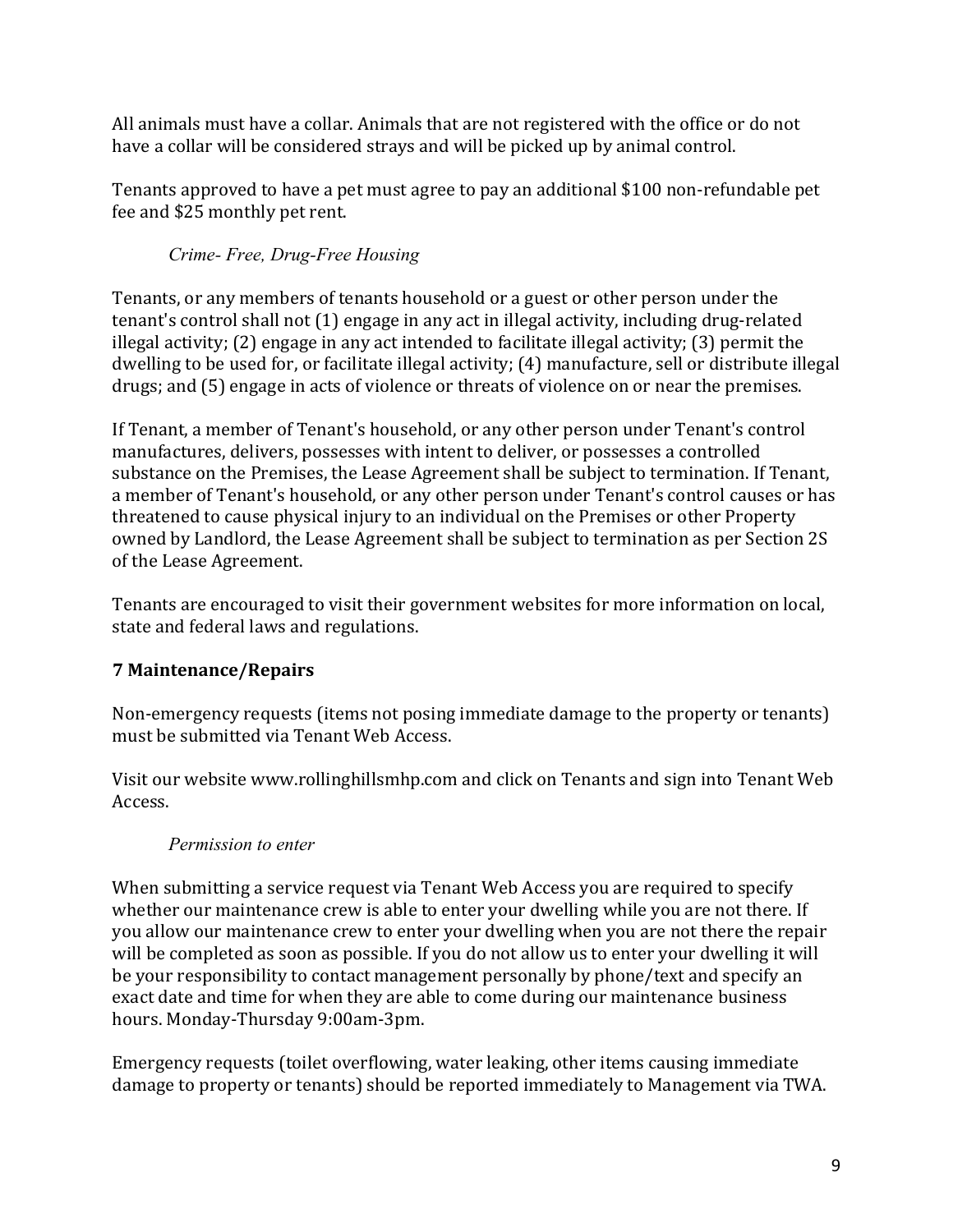All maintenance requests will be evaluated and handled in a timely manner. Tenants will be billed for any cost to repair or replace anything that is determined to result from neglect of the tenant or their guest.

Keep at least one plunger in your unit, and learn how to use it properly. If maintenance must remove excessive hair buildup or a foreign object from your toilet, sink or tub, you will be charged accordingly.

In an emergency, you may need to shut off your water, gas or electrical power. Learn the  $location of shut off values and breaksers.$ 

The following maintenance items are the responsibility of the Tenants. If you have questions regarding any of these items, please contact Management.

#### *Tenant Responsibilities*

| <b>Furnace Filters:</b>                           | Change monthly and always have clean filters in                                                  |  |
|---------------------------------------------------|--------------------------------------------------------------------------------------------------|--|
| Air Conditioner:                                  | Keep unit free of debris to ensure adequate air intake.                                          |  |
| <b>Bathroom Drains:</b>                           | Remove hair/debris from drains weekly. Plunge the line as needed.                                |  |
| Kitchen Drains:                                   | No grease, fat, or other objects that will clog the drain                                        |  |
| Dishwasher:                                       | Rinse off food from dishes before placing in dishwasher                                          |  |
| Fuses (if applicable):                            | Replace as needed.                                                                               |  |
| Garbage Disposals (if applicable):<br>clean daily | Only put approved items down the disposal and                                                    |  |
| Landscape:                                        | Keep the yard and landscaping free of garbage and debris.                                        |  |
| Light Bulbs:                                      | Replace as needed.                                                                               |  |
| Refrigerator:                                     | Defrost monthly (does not apply if frost free).<br>Vacuum coils monthly to remove dust build-up. |  |
| Smoke/CO Detectors:                               | Check monthly. Replace batteries once a year.                                                    |  |
| Stove/Range:                                      | Clean thoroughly as needed to prevent buildup of grease.                                         |  |
| <b>Water Leaks:</b>                               | Check for any leakage daily.                                                                     |  |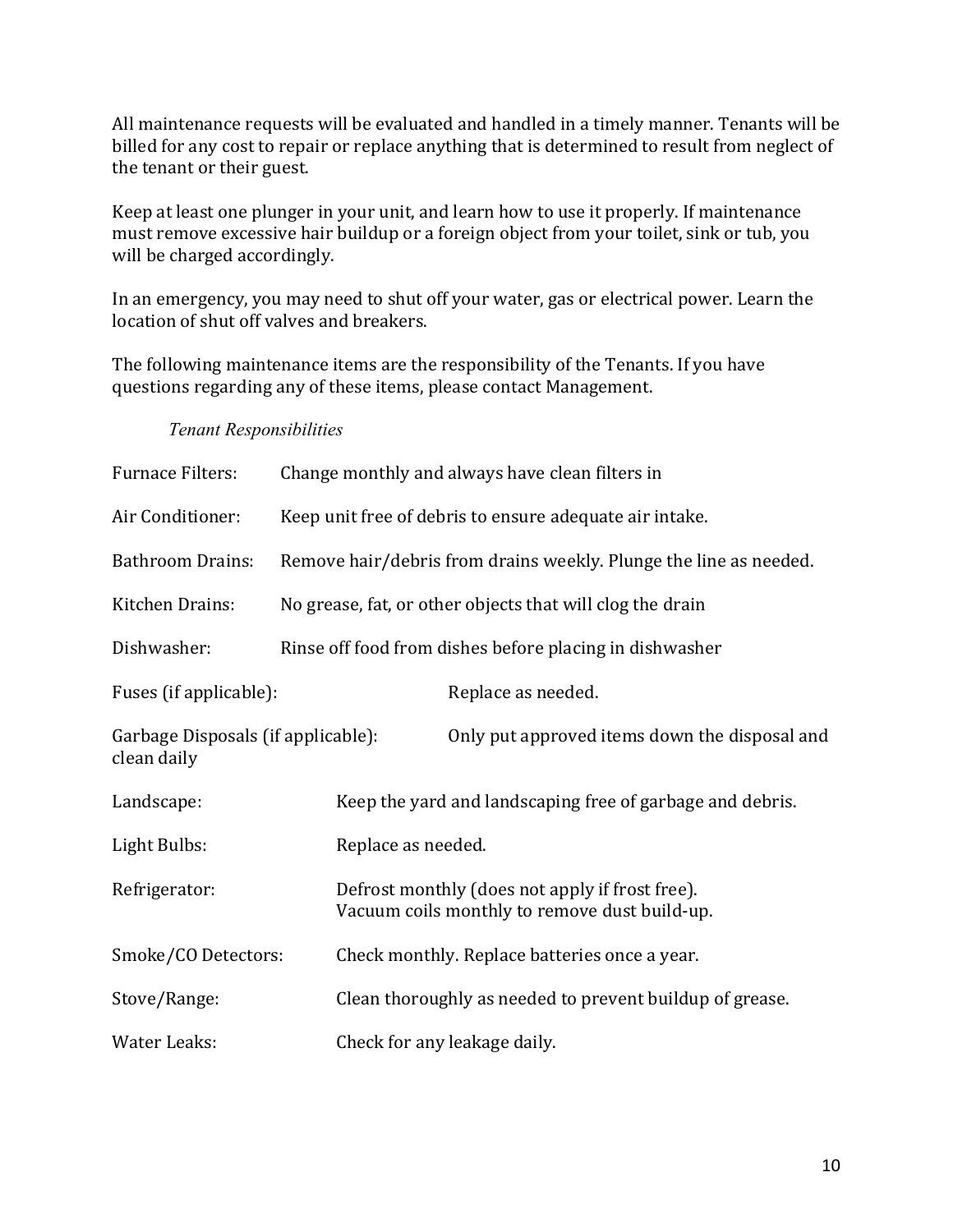#### *Damages*

Damages caused by tenants or their guests are the responsibility of the tenants to repair or replace. Management will bill the tenant for the cost of the repair as additional rent owed.

### *Lawn Care/Snow Removal*

Tenants are responsible for maintaining the yard free of garbage, debris, waste, and/or other items possibly resulting in a nuisance. Tenants are responsible to follow all snow removal procedures. Failure to do so may result in tow charge at owners' expense. Tenant has 24 to 48 hours to clean and shovel know from there driveway and sidewalks.

#### *Smoke/CO Detectors*

Each rental unit is equipped with smoke detectors, and carbon monoxide detectors. It is your responsibility to make sure they are hooked up and functioning. If a detector is determined inoperative, you must contact management immediately. We will confirm the detectors are working at the time of move-in/out and if they are missing at move-out, you will be charged for replacements.

#### **IT IS ILLEGAL TO DISCONNECT SMOKE DETECTORS/CARBON MONOXIDE** DETECTORS. YOU MAY BE CHARGED WITH A MISDEMEANOR FOR DISCONNECTING **OR DISABLING A SMOKE DETECTOR/ CARBON MONOXIDE DETECTOR.**

### *Garbage Disposals*

Not all units are equipped with garbage disposals. Check before placing any solids into the sink drain. Tenants must exercise care in what types of things are put into the garbage disposal. Don't put anything in the garbage disposal that is NOT biodegradable food. It is not a trash can; it's for food scraps only. When in doubt, throw it out not down the disposal.

Always run the COLD water when running the garbage disposal. NEVER operate the disposal without running water or with hot water.

Items NOT to put down the garbage disposal:

Glass, plastic, metal, paper, anything combustible, cigarette butts, grease, oil, fat, bones, popcorn, rice, noodles, fruits with hard seeds, celery, onion skins, artichokes, coffee grinds, potatoes and/or peels.

Garbage Disposal DO's:

- Keep it clean pour a little dish soap inside and let it run for a minute with some cold water.
- Run it regularly to prevent rust.
- Use a strong flow of cold water when grinding food.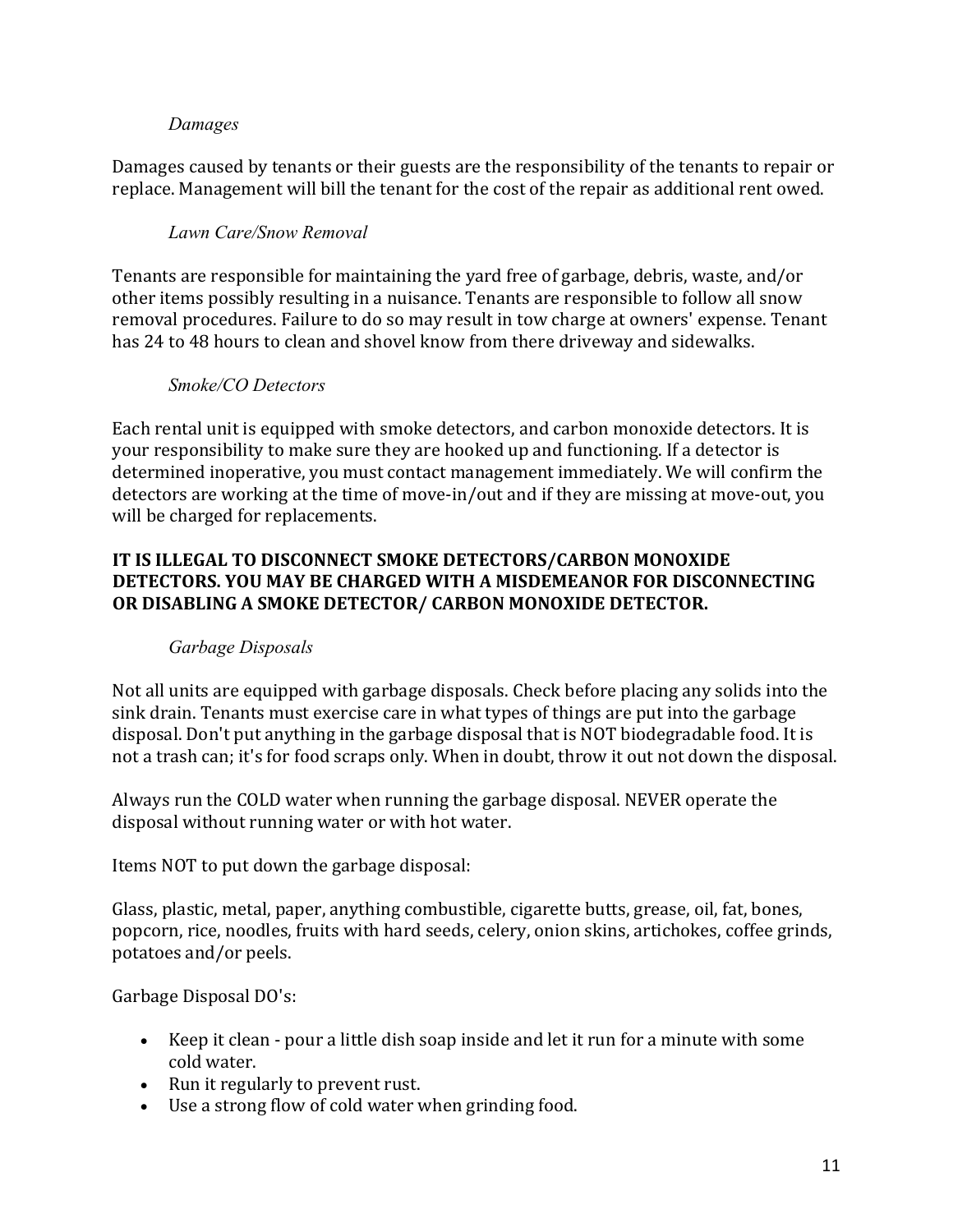- Grind peelings from citrus fruits (lemons, oranges) to freshen the drain smells.
- Cut large items into smaller pieces before placing them into the garbage disposal.
- Freeze vinegar in ice cube trays and run those down the disposal. This will sharpen the blades and safely kill odor causing bacteria.

#### *Inspections*

Management will conduct period inspections to check on the condition of the unit and the unit's equipment.

Reasonable notification will be provided. Tenants must make the units fully accessible to inspection upon notification. Any locks installed by tenants must be left unlocked or a method to gain access communicated to Management prior to the inspection. Failure to provide access will result in re-inspection and may result in fines for the need for an additional visit.

Tenants will be billed for the cost for replacement or repair of items removed that were provided by Management and for damage, beyond normal wear and tear, found during any inspection. 

#### **8 Move-In Procedures**

#### *Orientation/Check-in*

Tenants should report to their Management office on their lease start date as indicated on the lease agreement.

Tenants must complete the following prior to or at move-in:

- Sign all lease documents, including pending Amendment changes
- Create Tenant Web Access (TWA) log in
	- TWA is method for submitting maintenance requests and checking account balance
	- Pay balance due (first month's rent, pre-paid rent, security deposit)

*Keys* 

Keys will not be issued until all lease documents are signed, the entire security deposit, and the first month's rent has been received in full.

#### *Move-In Inspection*

Please inspect the unit thoroughly at move-in. Tenant will be provided with Move-In Inspection form (a.k.a - Inventory Checklist). Tenant is responsible for noting of any items in your rental unit that have pre-existing wear and tear. Damaged items in need of repair should be reported by submitting a maintenance request via Tenant Web Access (TWA). All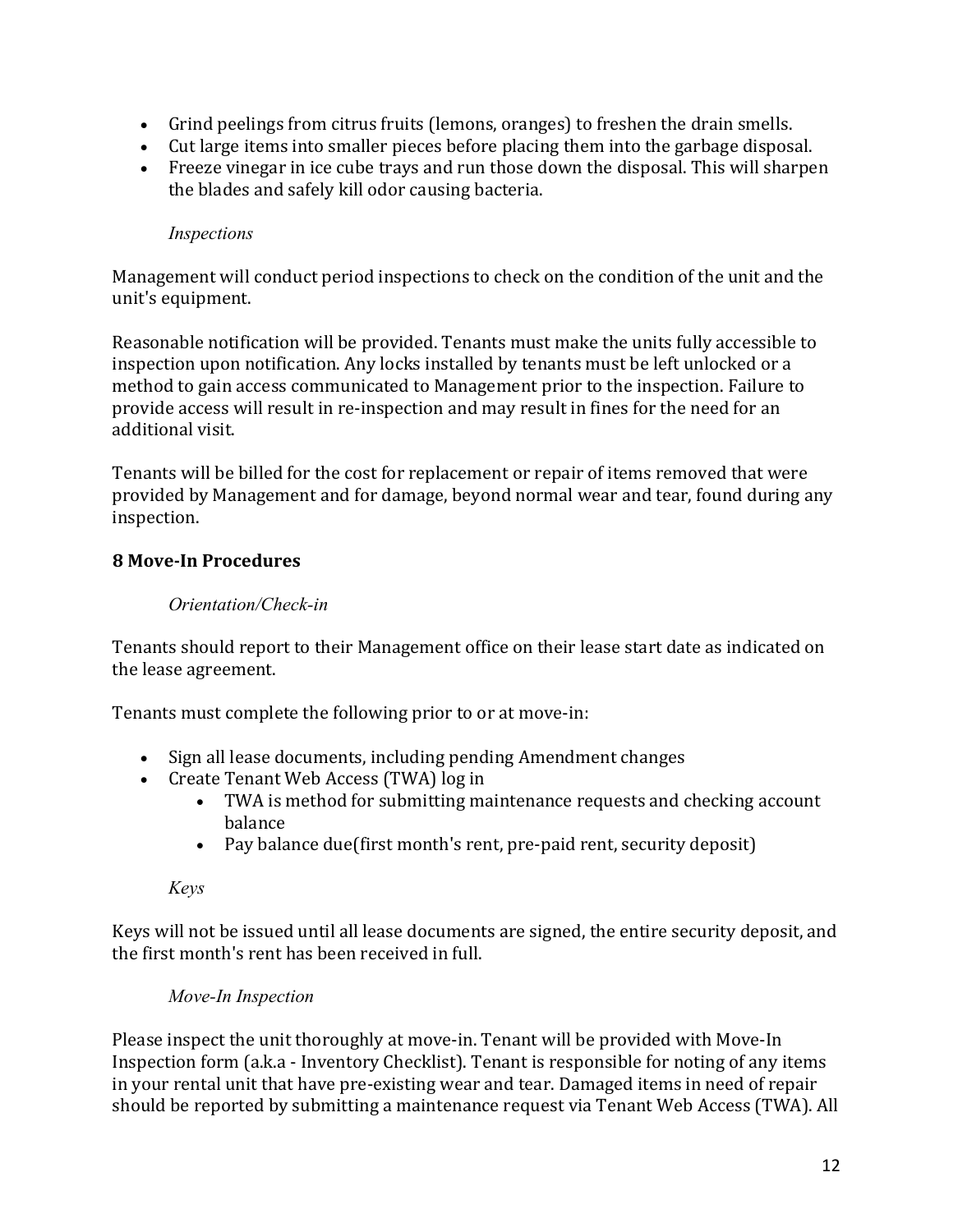furniture coming into our units must be completely new to avoid bed bugs or other insects from being brought into our units through used furniture.

Tenants must turn in the Move-In Inspection form within 3 days of receiving possession of the Premises to be valid. You will be charged for any undocumented damages, beyond normal wear and tear, to your unit at the end of your lease. You are entitled to request and receive a copy of the Move-In Inspection form completed by the last prior tenants.

#### *Garbage*

Any garbage (boxes, packing materials, etc.) accumulated during move-in that does not fit into your garbage or recycling container, dumpster, or trash compactor must be taken to a local waste facility. Garbage placed outside of a trash receptacle or dumpster may result in a disturbance fine from Management.

#### *Utilities*

Tenants moving into a unit/house where cable/internet service IS NOT included with rent will be responsible for contacting service providers to set up service.

### **9 Move-Out Procedures**

#### *Check-Out*

Each tenant must check out, in-person, at their respective Management office. Tenants must provide a forwarding address and return all the keys for the unit. Additional charges will apply for any keys not returned on or before the lease end date (\$50 per key).

Tenants must be out of the unit by the lease end date and time indicated on the lease agreement. All personal items must be removed and cleaning completed at this time.

Tenants will be charged for removal of personal items still in the unit or remaining on the property after the lease end date.

Tenants must return the unit in a "rentable state" upon lease end. See list of areas to be cleaned under the Unit Condition section.

Tenants must call cable/internet providers to stop service. Tenant is responsible for returning all cable/internet equipment to service provider, including units with basic service included in rent. Management is not responsible for charges incurred after your lease end date if tenant fails to stop service or return equipment.

Tenants must complete a change of address with the US Postal Service to forward their mail to their new address.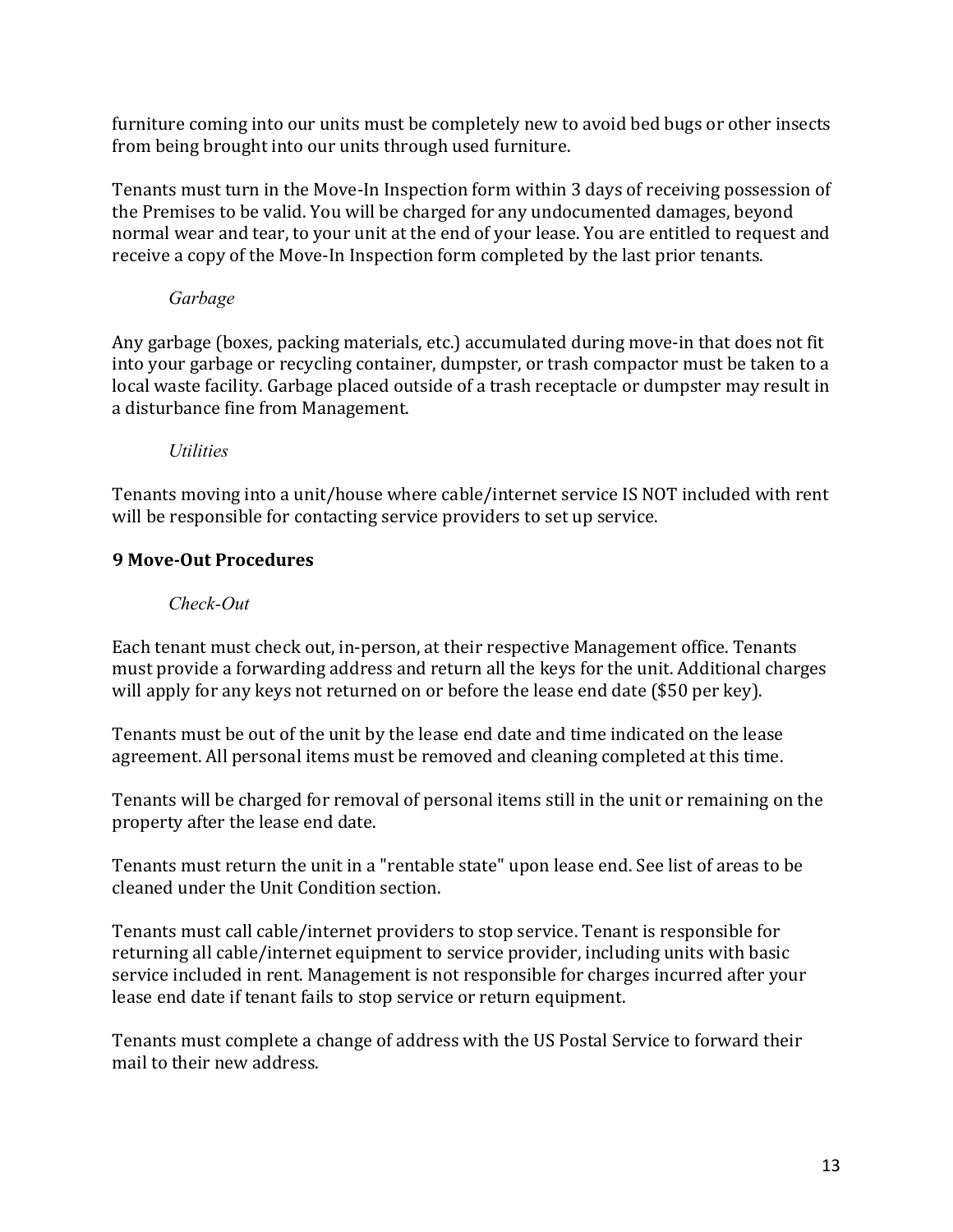#### *Garbage*

Tenants are responsible for dispose of any furniture, car parts, TV's, tires, electronics, or anything else that cannot be bagged and fit into the container. The cost of removing garbage that the hauler will not take will be billed to the tenant.

#### *Utilities*

Tenants will be billed for final charges the month of lease end. Final bills are estimated calculations based on 90-days of Tenant's own unit's past bills, along with historical weather trends and bill history for the property and/or region. Any unpaid utilities will be withheld from the security deposit, if applicable.

### *Unit Condition*

As a rule, we are looking for your unit to be left in a rentable condition with no work necessary to get it in shape for the next tenant. This includes but is not limited to the following: 

- 1. Carpets clean vacuumed and shampooed. A: Management will schedule carpet shampooing to be completed upon move-out and will bill the cost to the Tenant.
- 2. Hard (vinyl, wood, tile) floors swept and mopped.
- 3. Kitchen appliances cleaned inside, outside, behind, and underneath. These include:
	- A: Refrigerator defrosted if applicable
	- B: Stove hood, tiles, walls, exhaust fan, burner pans (replace if stained) C: Oven - racks, broiler, knobs/burners
- 4. All cabinets (kitchen and bath) empty and wiped inside and outside
- 5. Windows and sills cleaned inside DO NOT attempt to remove windows for cleaning.
- 6. Walls, doors, and woodwork cleaned.
- 7. Kitchen and bathroom sinks/toilets/fixtures cleaned including drains cleaned of hair and draining freely.
- 8. Basements/Garage/storages areas (if applicable) emptied and cleaned.
- 9. Light fixtures, including bathroom exhaust fans and ceiling fans, cleaned with working bulbs.
- 10. Blinds and/or window treatments clean and operational.
- 11. Heating/cooling vents and/or registers dusted and cleaned.
- 12. Washer and dryer (if applicable) wiped down inside and out, lint removed.
- 13. Smoke detectors connected and operational.
- 14. Nail removed from walls DO NOT fill the holes left.
- 15. All trash removed from the inside of the unit and the exterior of the unit and disposed of properly.
- 16. Fire ladders (if applicable) left in rooms.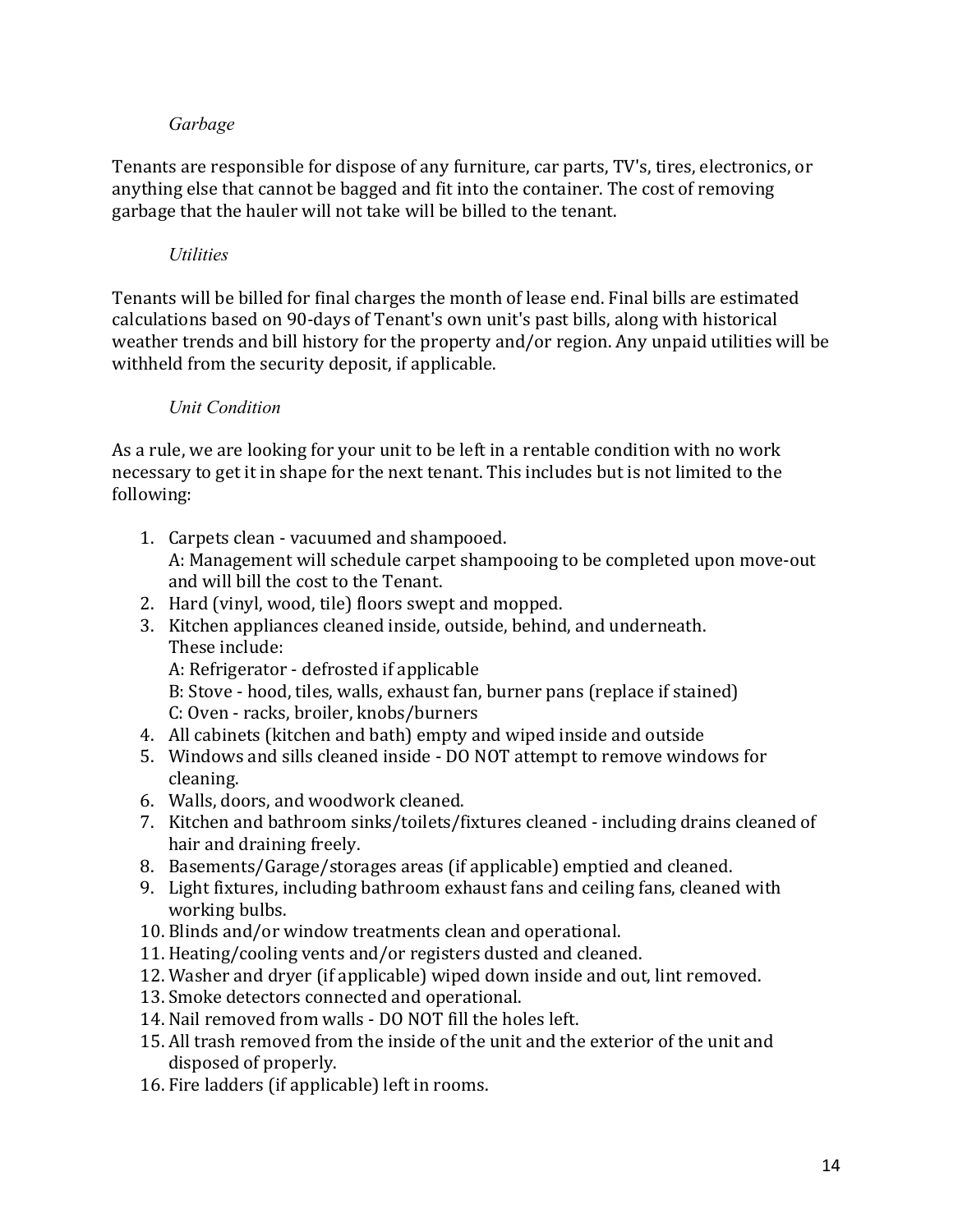#### *Return of Security Deposit*

Security deposit refund will be calculated in accordance with local laws. A copy of an itemized list detailing charges (if any), along with all security deposit money due to you will be mailed within the state's required timeline following the expiration of the lease agreement. 

Tenant may respond to the itemized list of damages by mailing to Management a written agreement of disagreement to the damage charges within seven (7) days of Tenant's receipt of the itemized list of damages. Should Tenant fail to provide a forwarding address or fail to respond to the itemized list of damages within the 7-day time, Management will be entitled to retain all or a portion of the security deposit consistent with the itemized list of damages.

Questions regarding your computation must be submitted in writing, within the 7-day period following Tenant's receipt of the itemized list of damages. We will be happy to pull your file and re- check the computation. If we have made an error, an adjustment will be made. Due to the significant amount of time involved in getting answers to your questions before we respond, and due to statutory requirement, we will only answer questions submitted in writing. We will answer all written requests for file review in a timely manner. 

# **10 FAQ**

*Rent Payments* 

# **Q: What happens if I can't pay rent on time?**

A: Notify the Onsite Manager if you can't pay rent. In most cases, management will work with you to get a payment plan set up. If rent is not received on the date it is due and Management has not been notified with explanation of non-payment, the Eviction Process begins. You can stop this process at any time by paying all owed rent, any applicable late charges, and any applicable costs of the Eviction Process.

### **Q.** What should I do if a water pipe breaks or water is running from somewhere into **my residence?**

A. Don't panic. The first thing you should do is locate the water shut off valve and shut off the water. Try to find out where the water is coming from and if it is some problem you can resolve (overflow of a tub or sink from up above, etc.). If it is coming from inside a wall or a pipe appears to be broken, log onto company website to submit a maintenance request. Follow up with management during normal business hours if necessary.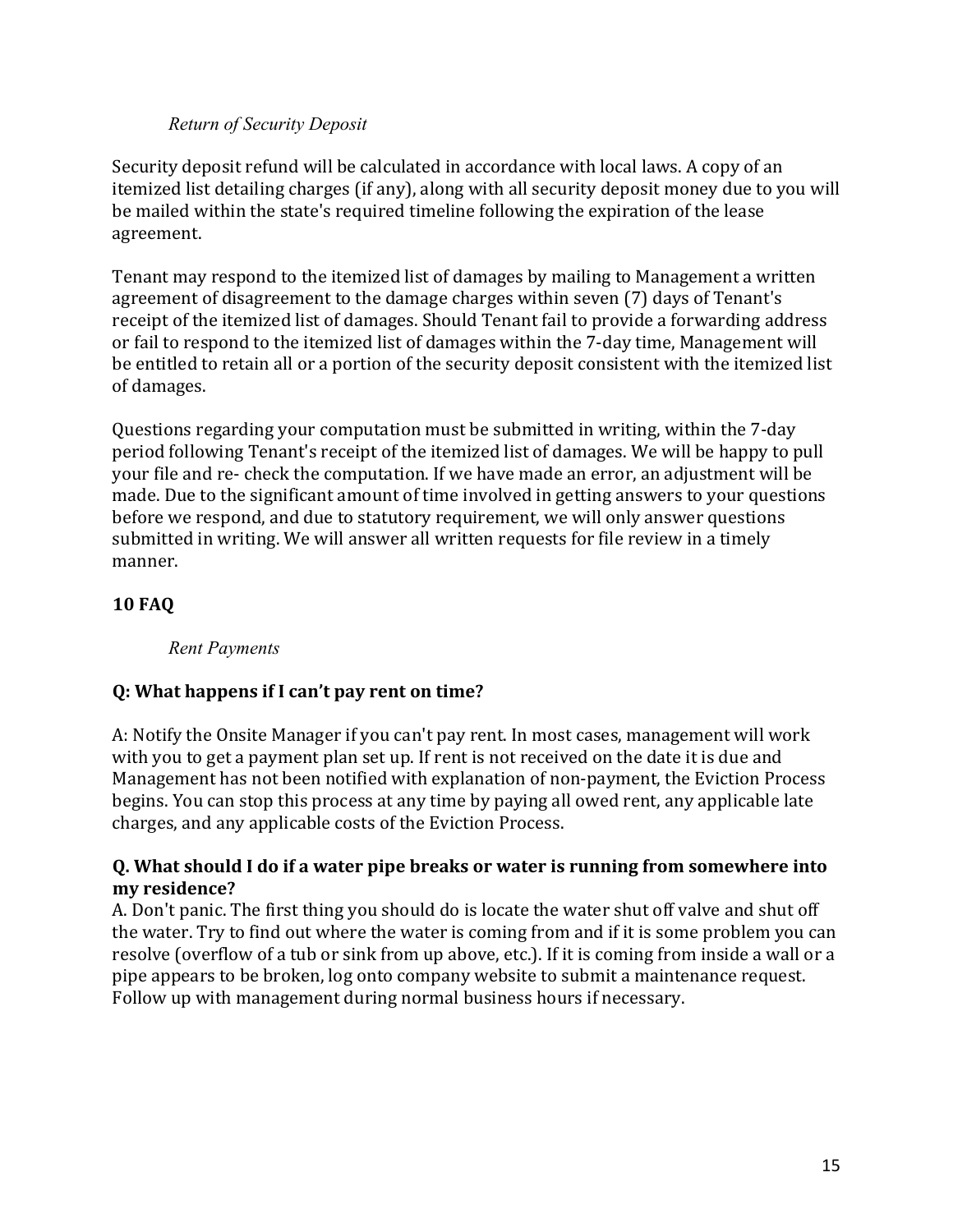## **Q.** What should I do if the pipe breaks in the middle of the night, holiday or weekend?

A. If this happens in the middle of the night, you should shut off the water, clean up what you can and call the emergency message service. Management will not pay for plumbers coming out in the middle of the night unless leak is unable to be stopped by turning off main water valves. Unfortunately, things sometimes happen on a weekend or holiday. If this occurs, shut off the water and log onto company website to submit an online maintenance request. Service may not be available until a weekday so you might have to deal with not having water for a few days.

### **Q.** My sink is leaking (dripping or leaking from under the sink).

A. Submit an online maintenance request to have repaired. Place a bucket under the leak and limit use of the sink until repair is completed

# **Q.** No hot water. What should I do?

A. First check the water heater to see if it is turned on and the temperature is set on the warm to hot setting. If that is OK, check to make sure the pilot has not blown out. If it is out, light the pilot light by following the instructions on the outside of the water heater. If you can't get it lit, submit an online maintenance request to schedule service.

If the problem is due to a faulty water heater, the plumber will repair at our cost and will bill Management. If there is no problem with the water heater and the plumber is called out to light the pilot or reset the temperature, the Tenant(s) will be responsible for the charges.

Please note: no hot water is NOT AN EMERGENCY. The request for repair shall be done during normal business hours at the convenience of the plumber's schedule.

#### **Q.** My toilet, bathtub, sink or any drain is overflowing, drains slow or won't drain at all. What should I do?

A. If water is overflowing, SHUT OFF the water (shut offs are located behind toilet and usually below sink). If no shut offs are there, then shut off the main water to property. Try to clear any obstructions (hair, etc.) from the drain, including use of a plunger. Try pouring boiling water down the drain. Try all liquid plumber options first. If unsuccessful submit an online maintenance request and discontinue use of toilet, tub, or sink until item is serviced.

*Important Note:* Management will pay for all repairs to plumbing caused by normal usage or if a pipe breaks. Management will NOT pay for the following: 1.) Cleaning of drains, toilets and tubs. This is the responsibility of the  $T$ enant(s). It is important to not put things down the drain that could cause them to plug up. Tenant(s) should regularly remove hair from drains to prevent clogs. 2.) Lighting water heaters or adjusting the temperature. 3.) Turning water on that has been shut off by one of the tenants by mistake. 4.) Turning on any switch or valve that was mistakenly shut off.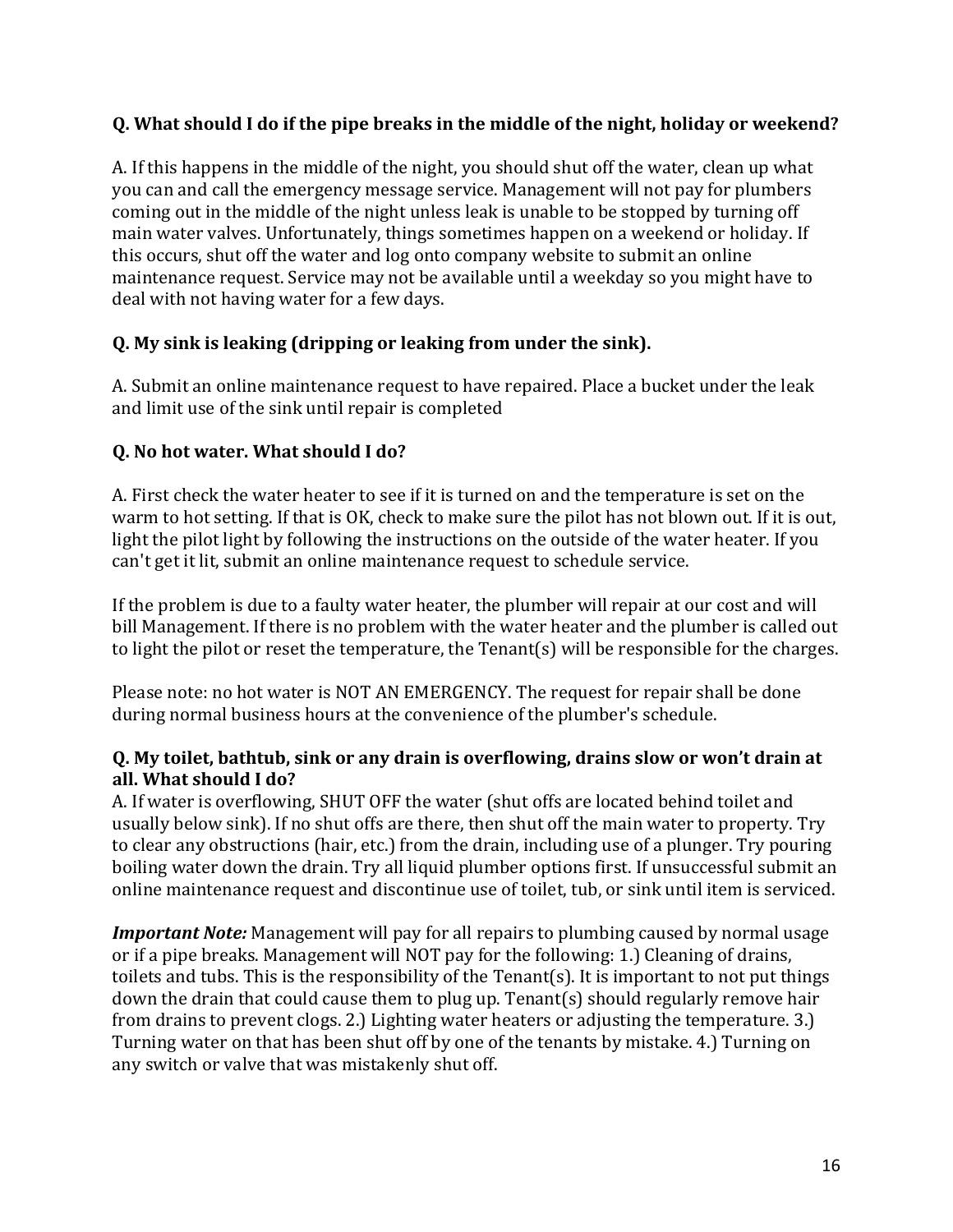# **Q.** What should I do if water flows into the building during a heavy rain storm?

A. First, check the gutters and downspouts to make sure they are cleaned out and are all attached. (The purpose of gutters and downspouts is to push the water away from the building.) If that doesn't prevent the problem, make all efforts to prevent water from the inside and move personal items out of harm's way. Submit online maintenance request and follow up with a call to the After-Hours line by calling the office and selecting option 9.

# **Q.** My water is brown and dirty, what should I do?

A. Run all the faucets to see if line clears. If no resolution, wait a day or two. This is usually caused by the City flushing the fire hydrants. Your city website may have alerts listed for your area.

### *Electrical Problems*

### **Q.** My electricity is out. What should I do?

A. Check the circuit breaker box to see if a fuse has blown or a circuit breaker is tripped. Check to see if the neighbors' electricity is out. (Sometimes the electrical problem is a blown transformer caused by overheating, animals, lightning, etc.). Verify with the service provider all payments have been received and service is set up for the unit. If issue is not resolved, submit an online maintenance request.

*Heating and Air Conditioner Problems* 

### **Q.** What do I do if my heat doesn't work?

A. Check the thermostat to make sure the heat is turned on, if fixture is digital, change the batteries. Check that the temperature is set to a level where the heat should come on. If OK, then check to make sure the electric switch is turned on by the furnace. Check and change the filter. A dirty filter can cause the furnace to shut down. If the furnace has a pilot light make sure it is lit and has not blown out. The instructions to light the pilot are generally located by the furnace. Contact your gas service provider to verify payments have been received and service has been set up for your unit. If issue is not resolved, submit an online maintenance request.

### **Q.** What if the furnace doesn't work in the middle of the night, weekend or holiday?

A. First, try all the things in the answer to the question above. Check thermostat, switch and pilot. The next step depends on the temperature outside. If the temperature is above freezing, it is NOT AN EMERGENCY. Log on to company website to submit an online maintenance request. Put on extra clothing and do the best you can until the furnace repair person gets there. If the temperature is below freezing, contact the After-Hours line by calling the office and selecting option 9. Use your own space heaters and put on more clothing until the furnace repair person gets there and fixes the problem. (Keep in mind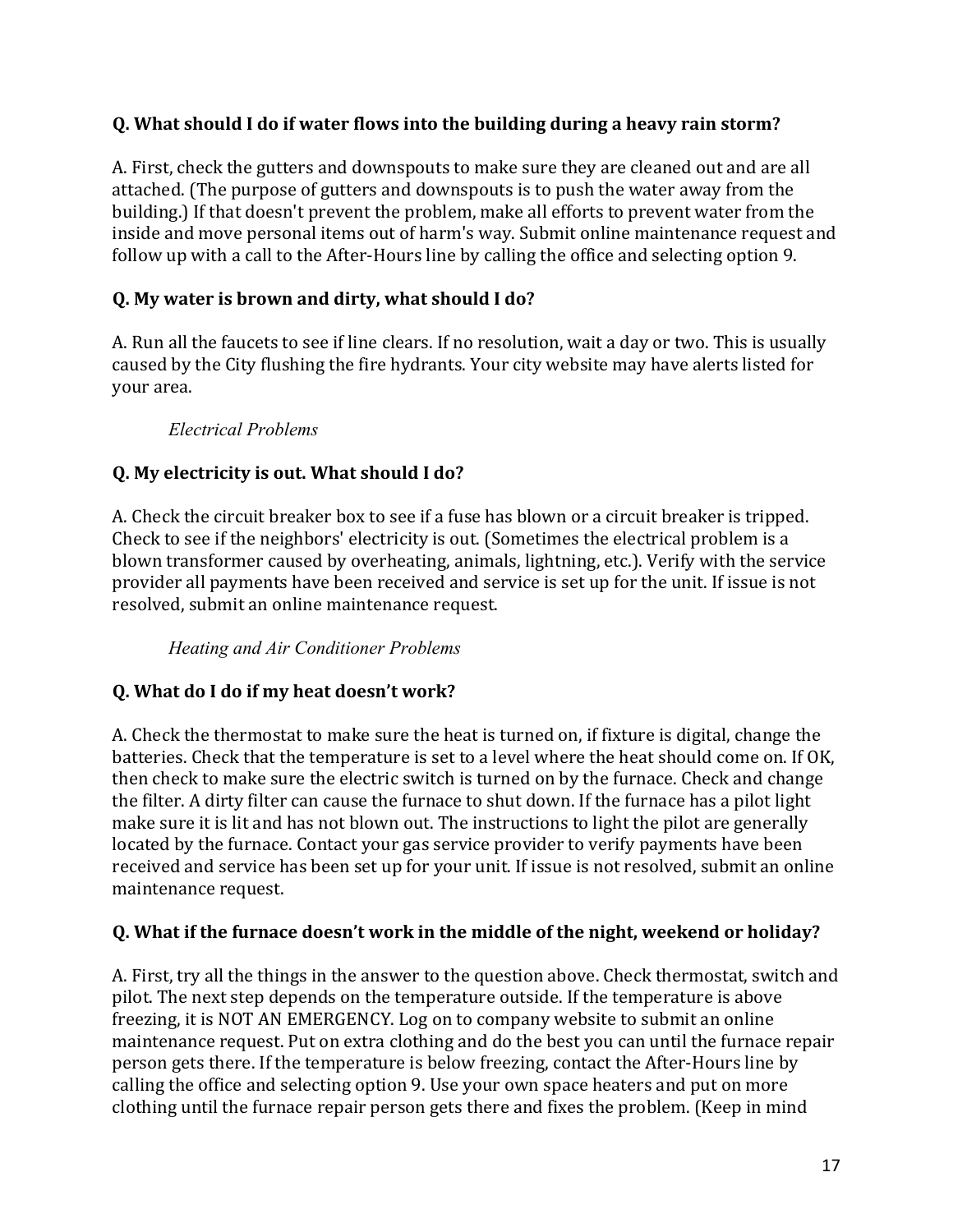that if they come out and simply turn the furnace on, light the pilot or adjust the thermostat, you will be responsible to pay that bill). If it is a furnace repair problem, Management will be responsible for the charges.

# **Q.** What should I do if my Air Conditioner won't work?

A. First, check the thermostat to make sure it is set to the right setting and the temperature setting is set properly. Make sure the circuit breaker has not tripped or a fuse has not blown and that the electric switch is on. Check and change the furnace filter. If issue still exists, submit an online maintenance request and follow up with management during normal business hours. This is NOT AN EMERGENCY and it may take a few days to have this repaired.

*Lockouts* 

# **Q. I locked myself out. What should I do?**

A. If it is during normal business hours, contact Management to come open the door. There will not be a cost for this service, unless you have lost your key. If it is after normal business hours, tenants will be charged a lockout assistance fee. If Management is not available to assist, call a locksmith to let you in at your cost. If the lockset is broken and needs to be replaced because of your actions or the locksmith's actions, you will be responsible for that cost. Breaking in through windows or doors is prohibited and you will be responsible for any damages and the cost of repair.

*Appliance Problems* 

# **Q. My refrigerator doesn't cool or seem to work. What should I do?**

A. Check the temperature adjustment in the refrigerator. Check to make sure it is plugged in and the fuse has not blown or the circuit breaker is not tripped. Check to see if a ground fault plug is tripped. Pull fridge away from the wall and vacuum and clean off coils in the back. Check to make sure the freezer is not packed full of food preventing air flow to the unit. If after that it still doesn't work, log onto the company website and submit an online maintenance request. If the refrigerator cannot be repaired, it will be replaced. This can take two to three days to remove and replace the appliance. Tenant is responsible for finding alternative storage for all perishable items until service is completed. Management is not liable for losses. This is not an EMERGENCY and it will be repaired or replaced during normal business hours.

### **Q.** My stove or range top won't work/ heat up. What should I do?

A. If the appliance is electric, check fuses/circuit breakers and make sure it is plugged in. If after that it still doesn't work, log onto company website and submit an online maintenance request. If the appliance is gas, make sure all the pilots are lit. Make sure the stove is clean. Grease and dirt may clog the orifices that allow the pilot to stay lit and prevent the gas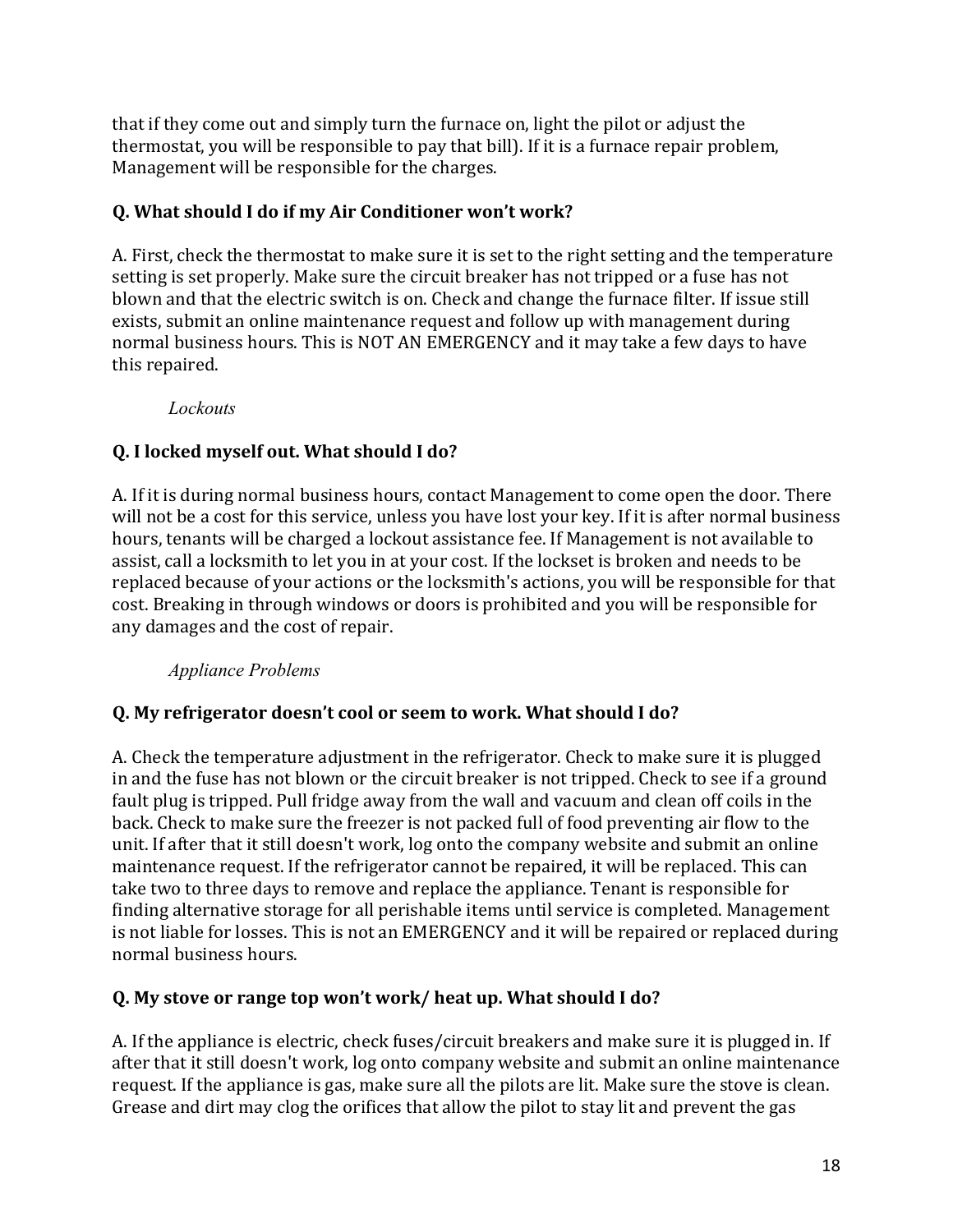burners from heating up. If after that it still doesn't work, log onto company website and submit an online maintenance request. If the stove or range cannot be repaired, it will be replaced. This can take two to three days to remove and replace the appliance. This is NOT an emergency and it will be repaired or replaced during normal business hours.

#### **11 Additional Rules & Regulations**

#### *Construction*

No fencing, or construction of any kind such as decks, sheds, play equipment etc. without prior approval by management.

*Lagoons* 

The lagoon is an extremely restricted area and should not be trespassed by anyone.

### **12 List of Standard Charges**

To avoid paying additional rent charges, please review the following items and their minimum charges: The list provided is an example of the most common issues that arise; the list is not intended to be exhaustive and all inclusive; prices may increase without notice based on current market prices.

#### **Charge Type**

Bicycle in Unauthorized Area **825.00** incident Community Rules & Regulations violation \$50/per violation Disturbance violation- may include eviction Failure to pick up pet waste  $$25.00/incident$ Garbage Removal **Exercise 2018** S15.00/incident

| \$50.00/item |
|--------------|
| \$10.00/each |
| \$50.00/item |
| \$50.00/item |
|              |

| \$35.00  |
|----------|
| Refer to |
| \$100.0  |
| \$50.00  |
| \$50.00  |
| \$35.00  |
| \$20.00  |
|          |

Refer to lease agreement  $$100.00$